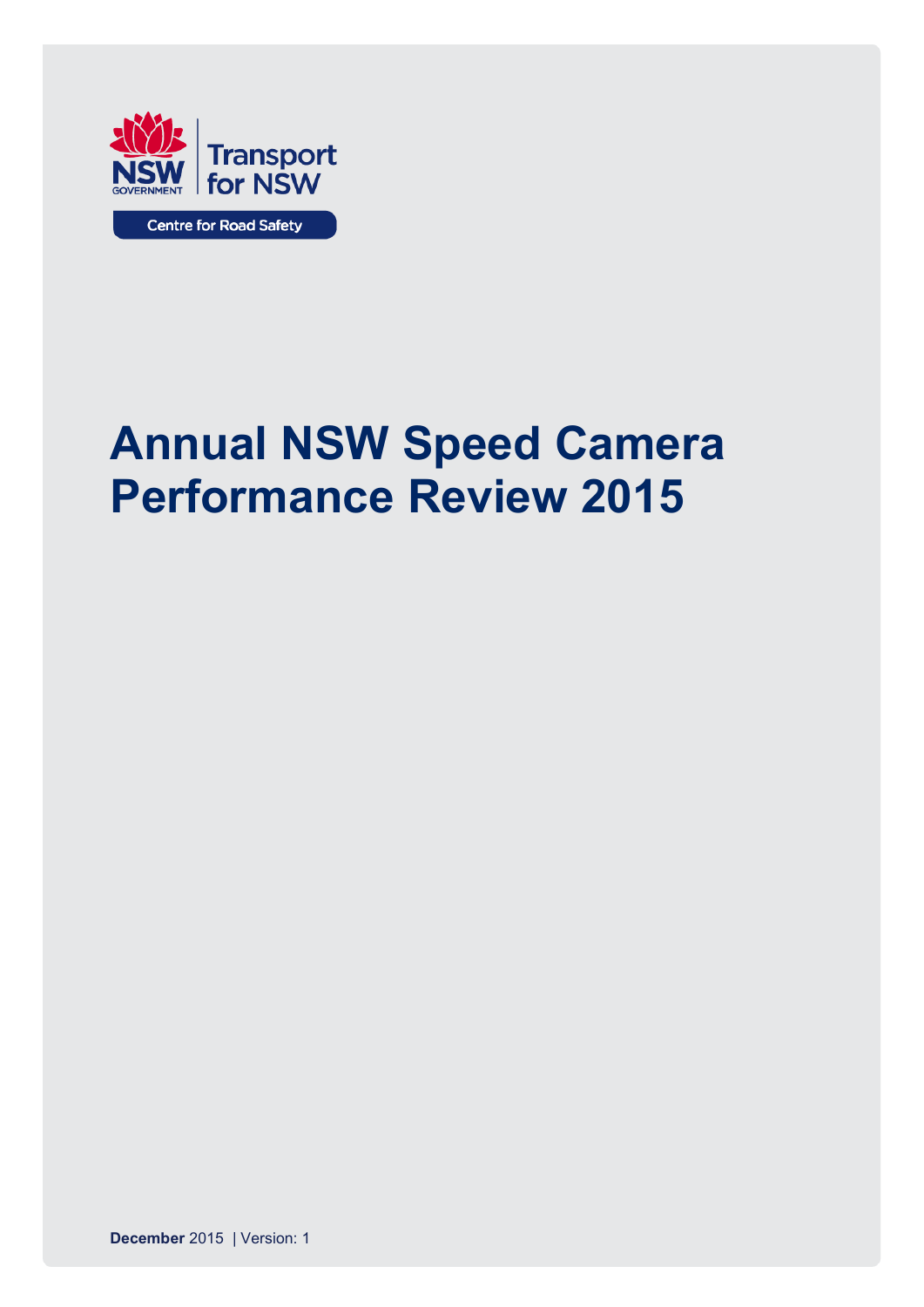#### **Acknowledgements**

Transport for NSW wishes to thank the following:

- NSW Ministry of Health for providing access to information in the NSW Admitted Patient Data Collection, NSW Emergency Department Data Collection and the NSW Registry of Births, Deaths and Marriages – Death registrations.
- Centre for Health Record Linkage for conducting the record linkage.
- Aboriginal Health & Medical Research Council for supporting the ongoing data linkage project.
- Dr Mike Bambach, from Transport and Road Safety (TARS) Research, University of NSW, for analyses of serious injuries not matched to police reports.
- Independent Hospital Pricing Authority for providing the International Classification of Diseases, 10th Revision, Australian Modification (ICD-10-AM) electronic code lists.
- The State Insurance Regulatory Authority (SIRA) and icare (Lifetime Care) for providing data on Compulsory Third Party insurance claims and Lifetime Care participants.
- ACT Health Directorate for providing access to information in the ACT Admitted Patient Care and ACT Emergency Department Information System data collections.

This serious injury research forms part of the routine monitoring activity undertaken by Transport for NSW to improve road safety for the community. It was approved by the following ethics committees:

- Approved by the NSW Population & Health Services Research Ethics Committee on 19th December 2013.
- Approved by the Aboriginal Health & Medical Research Council Ethics Committee on 24th January 2014.
- Approved by the ACT Health Human Research Ethics Committee on 13th November 2013.

| <b>Author:</b>   | Centre for Road Safety         |
|------------------|--------------------------------|
| Date:            | December 2015                  |
| <b>Version:</b>  |                                |
| <b>Division:</b> | Freight, Strategy and Planning |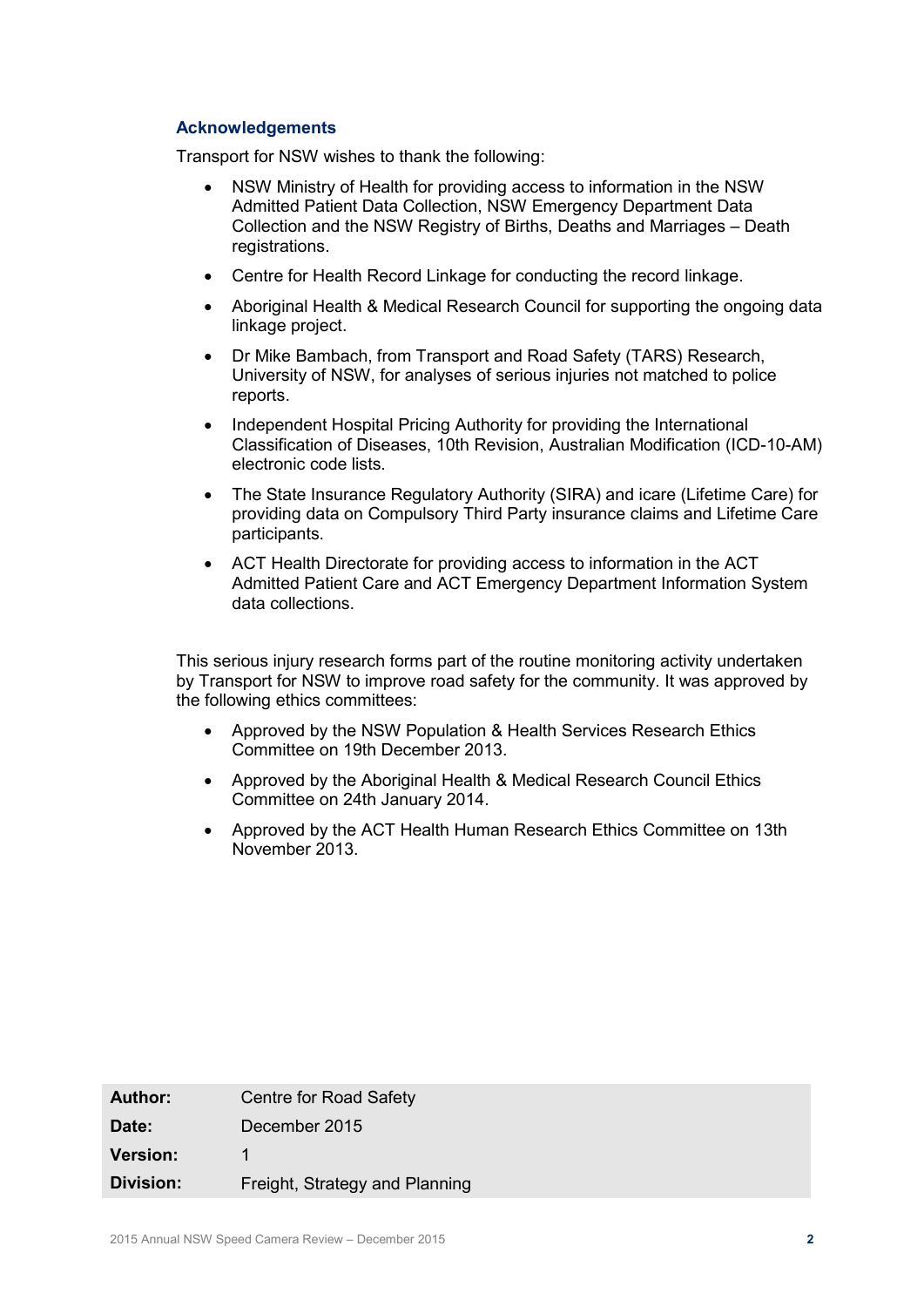## **Contents**

| 1              |     |                                                                      |  |
|----------------|-----|----------------------------------------------------------------------|--|
|                | 1.1 |                                                                      |  |
|                | 1.2 |                                                                      |  |
|                |     | 1.2.1                                                                |  |
|                |     | 1.2.2                                                                |  |
|                |     | 1.2.3                                                                |  |
|                |     | 1.2.4                                                                |  |
| $\overline{2}$ |     |                                                                      |  |
|                | 2.1 |                                                                      |  |
|                | 2.2 |                                                                      |  |
|                |     | Data table trends in speed camera infringements over time 8<br>2.2.1 |  |
|                | 2.3 |                                                                      |  |
|                | 2.4 |                                                                      |  |
| 3              |     |                                                                      |  |
|                | 3.1 |                                                                      |  |
|                | 3.2 |                                                                      |  |
|                | 3.3 |                                                                      |  |
|                | 3.4 |                                                                      |  |
| 4              |     |                                                                      |  |
| 5              |     |                                                                      |  |
|                | 5.1 |                                                                      |  |
|                | 5.2 |                                                                      |  |
|                | 5.3 |                                                                      |  |
|                |     | Additional information on tow away crash data  14<br>5.3.1           |  |
|                |     |                                                                      |  |
|                | 5.4 |                                                                      |  |
|                |     | 5.4.1                                                                |  |
|                |     | 5.4.2                                                                |  |
|                |     | 5.4.3                                                                |  |
|                | 5.5 |                                                                      |  |
|                | 5.6 |                                                                      |  |
| 6              |     |                                                                      |  |
|                | 6.1 | Monitoring the speed cameras that are delivering safety benefits 20  |  |
|                | 6.2 |                                                                      |  |
|                | 6.3 | Decommissioning the speed cameras that are not improving safety 20   |  |
|                | 6.4 |                                                                      |  |
| 7              |     |                                                                      |  |
|                | 7.1 |                                                                      |  |
|                | 7.2 |                                                                      |  |
|                | 7.3 |                                                                      |  |
|                |     | 7.3.1                                                                |  |
|                |     | 7.3.2                                                                |  |
|                |     |                                                                      |  |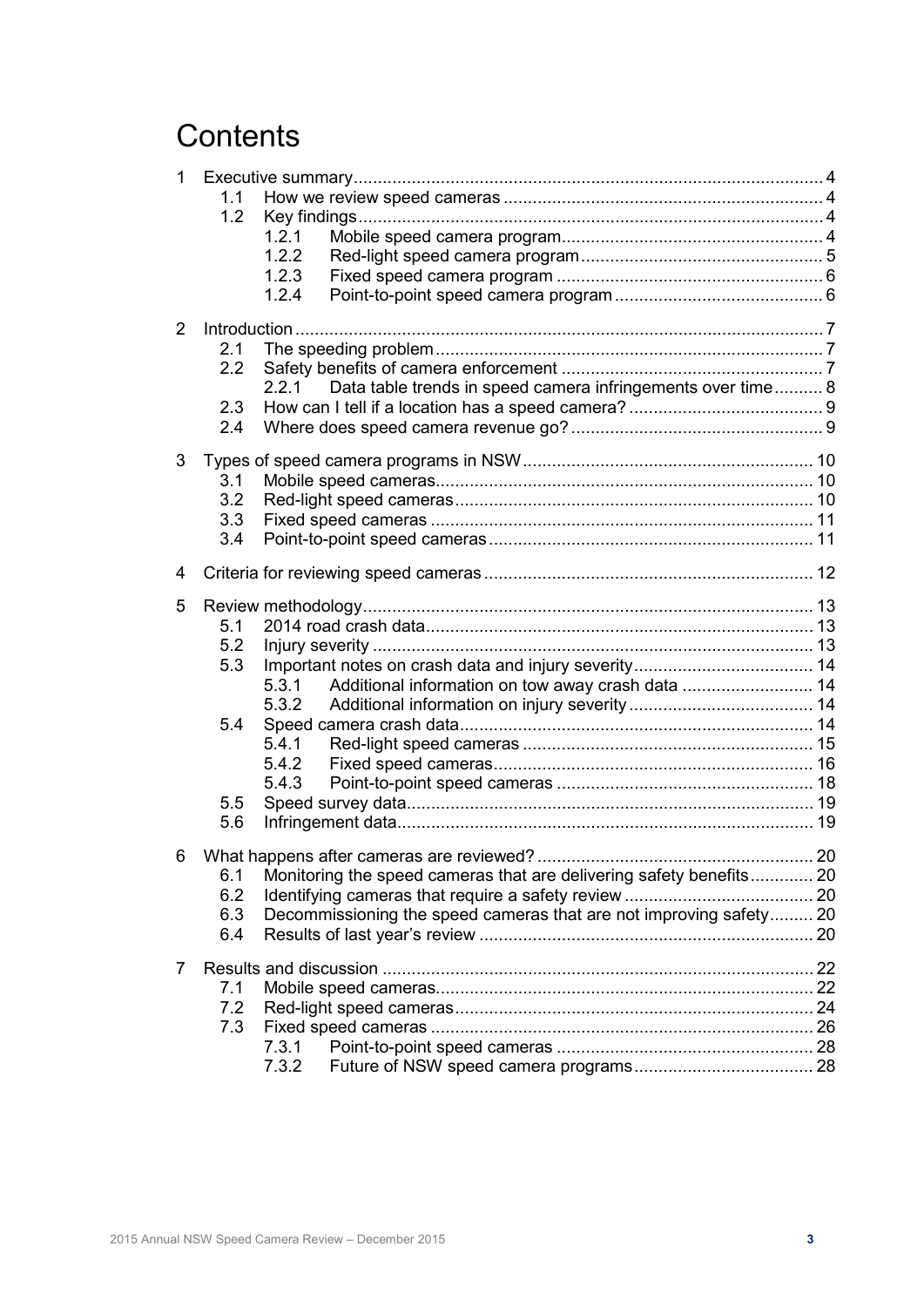## <span id="page-3-0"></span>**1 Executive summary**

The purpose of the Annual NSW Speed Camera Performance Review is to systematically monitor speed cameras in NSW to ensure they are having a positive road safety effect. The NSW Centre for Road Safety (CRS) has reviewed all NSW speed cameras against the criteria outlined in the NSW Speed Camera Strategy 2012, culminating in this report.

This series of annual reports addresses the recommendation from the 2011 NSW Auditor-General's audit of speed cameras, to provide the community with information about the road safety impact of speed cameras.

If a camera is found not to have a positive road safety effect, CRS will consider alternative road safety measures at the same location. The findings from this annual review will also guide future speed enforcement priorities and operations.

#### <span id="page-3-1"></span>**1.1 How we review speed cameras**

The review criteria for each camera type outlined in the Strategy has been determined by CRS based on the road safety benefit that is expected to be achieved from each program. Broadly speaking, review recommendations are measured by two key criteria:

- the reduction in casualty crashes and casualties, caused by the speed camera slowing drivers down, and
- the reduction in infringement rates, caused by the speed camera slowing drivers down.

Typically at least five years of crash and casualty data are required to make an assessment of a camera's safety benefit. The red-light speed camera and point-topoint enforcement programs are in their early stages, with most locations only operational for four years or less. Given the infancy of these programs, the data analysed in this annual review is generally not sufficient to assess reliably the safety benefit of individual camera locations. Where there is sufficient data, we indicate a recommendation to either retain or review the camera.

Because mobile speed cameras are designed to generally deter speeding across the road network, and because they move regularly, these annual reviews examine crash and speed data for the entire state, rather than individual mobile speed camera locations.

## <span id="page-3-2"></span>**1.2 Key findings**

This annual review analyses data relating to crashes that occurred between 1 January 2014 and 31 December 2014.

#### <span id="page-3-3"></span>**1.2.1 Mobile speed camera program**

*Program size as at 31 December 2014: 7,000 hours of enforcement per month at 640 locations*

Overall, the trend in road fatalities and annual speed surveys indicate that the mobile speed camera program continues to deliver positive road safety benefits, compared with results prior to the reintroduction of the mobile speed camera program in 2010. Over 99 per cent of vehicles passing mobile speed cameras are not infringed for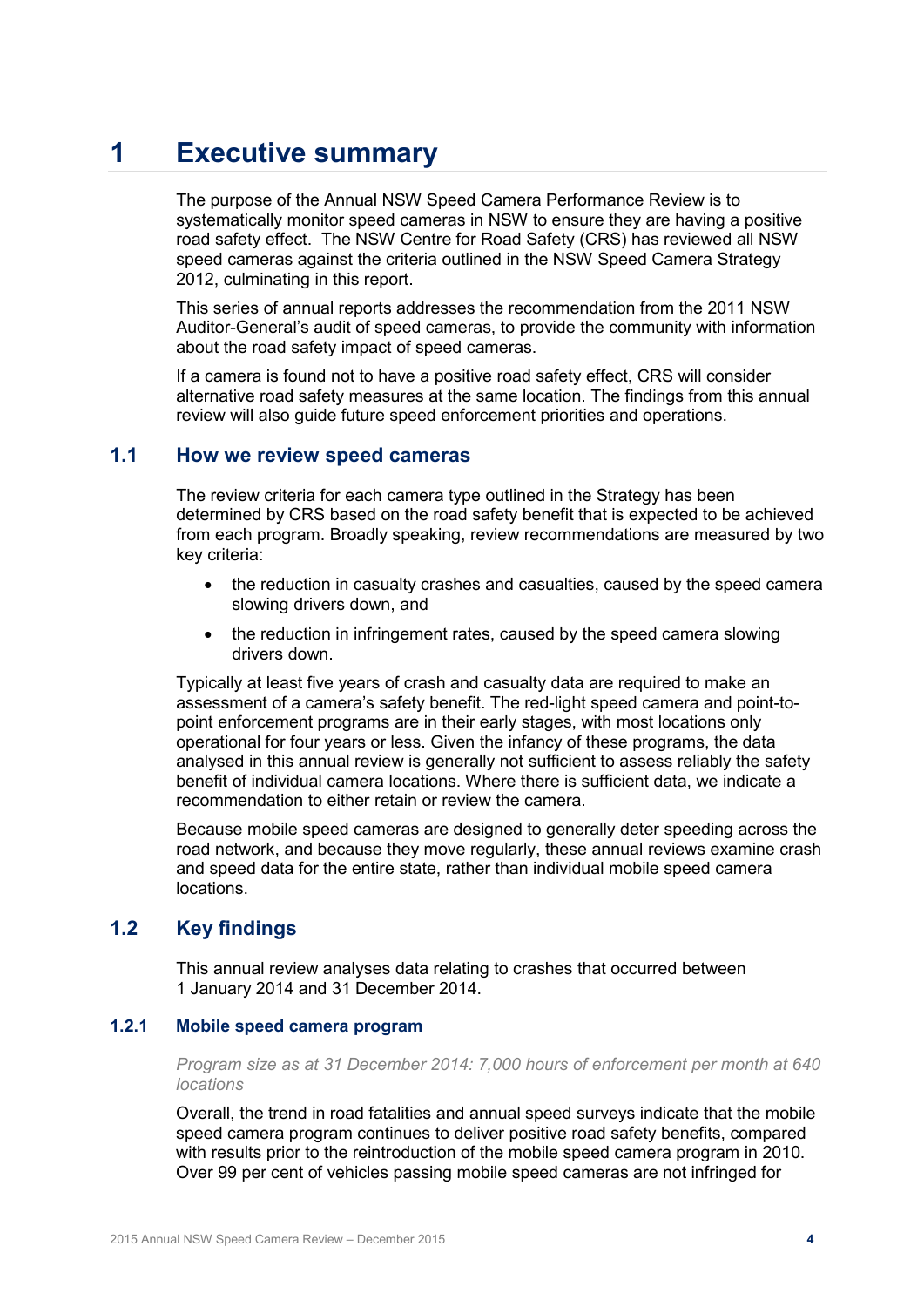speeding. This high rate of compliance has remained consistent since 2010 when the program was reintroduced.

The 2014 road toll of 307 fatalities on NSW roads is the lowest annual figure since 1923. This is also 32 per cent lower than in 2009 (with 453 fatalities), before the reintroduction of the mobile speed camera in 2010.

There has also been a 39 per cent reduction in speed related fatalities from 2009 to 2014, and results from the 2014 speed surveys show speeding remains below the level observed in 2009.

The percentage of light vehicles exceeding the speed limit by more than 10km/h in 2014 has reduced in all speed zones compared to 2013, which builds on impressive results from previous years. In 2014 fewer light vehicles were exceeding the speed limit by more than 10km/h compared to all years from 2009 to 2013.

The percentage of heavy vehicles exceeding the speed limit by up to 10km/h has increased in some speed zones compared to 2013; however, the results still compare favourably compared to previous years. Significant reductions in heavy vehicles exceeding the speed limit by over 10 km/h continued into in 2014, achieving the lowest percentages over the entire five year period in 40km/h, 50km/h, 60km/h and 90km/h zones and maintaining low levels in 100km/h zones.

#### <span id="page-4-0"></span>**1.2.2 Red-light speed camera program**

#### *Program size as at 31 December 2014: 164 cameras at 145 intersections*

Preliminary analysis of the red-light speed camera program show encouraging results in changing driver behaviour.

Overall, when comparing the five years before red-light speed cameras were installed to the post installation period for each camera location there has been a:

- 34 per cent reduction in casualty crashes
- 39 per cent reduction in total casualties at these locations including:
	- $\circ$  55 per cent reduction in fatalities
	- $\circ$  32 per cent reduction in serious injuries
	- o 45 per cent reduction in moderate injuries
	- $\circ$  36 per cent reduction in minor/other injuries
	- o 44 per cent reduction in pedestrian casualties

These reductions in casualties represent a total saving of \$95.1 million to the community.

One red-light speed camera has been operating for more than five years as at 31 December 2014, Cumberland Highway, Cabramatta at St Johns Road. Since the camera was installed there has been a 16 per cent reduction in casualty crashes and a 37 per cent reduction in casualties at this location.

The 10 highest infringing red-light speed cameras all had high compliance rates with more than 99 per cent of drivers passing the cameras without being infringed for redlight running or speeding. Where cameras have been operating for longer than two years, infringements have generally decreased over time.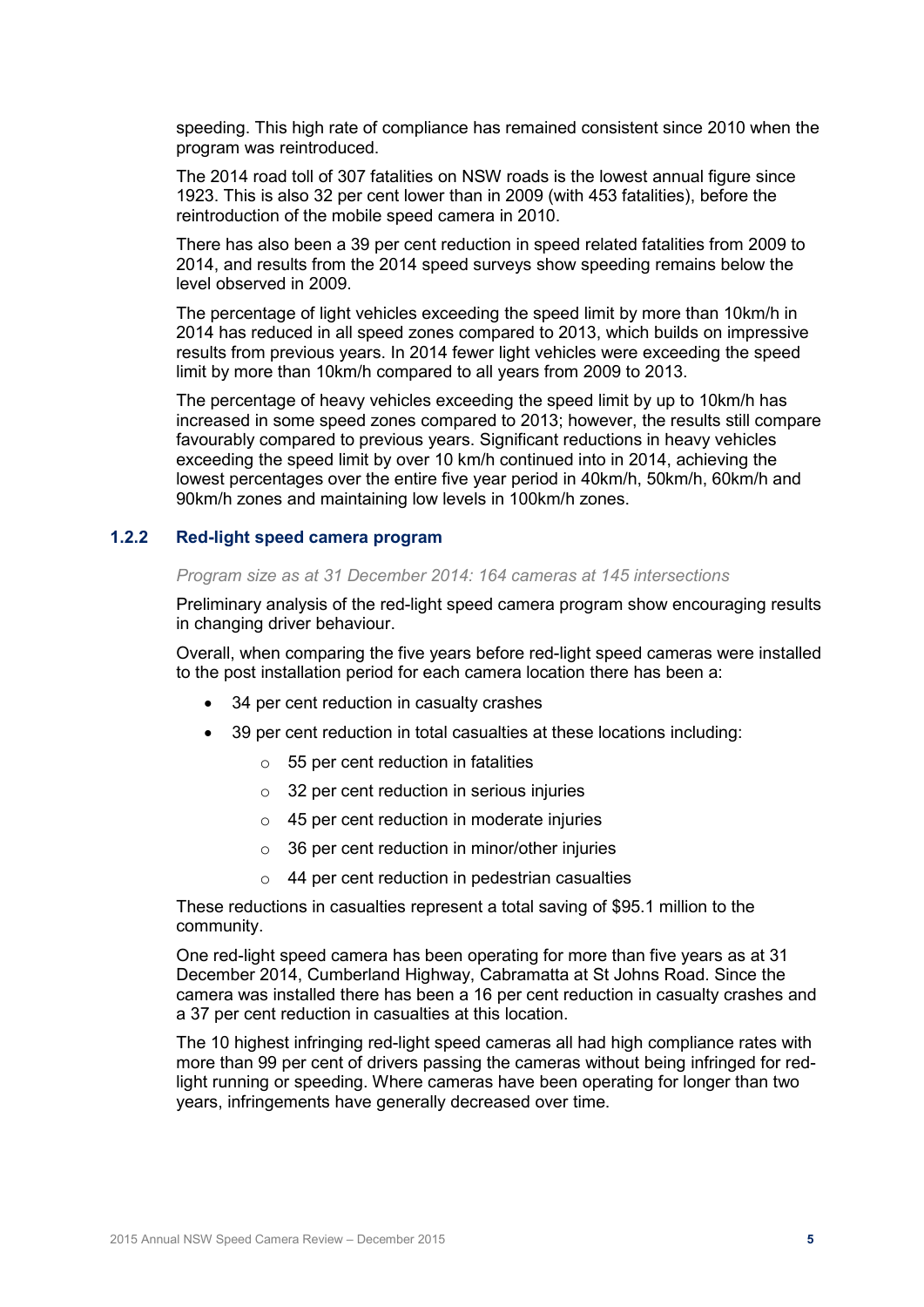### <span id="page-5-0"></span>**1.2.3 Fixed speed camera program**

*Program size as at 31 December 2014: 132 cameras at 107 locations[1](#page-5-2)*

Overall, when comparing the five years before the fixed speed cameras were installed to the most recent five years there has been a:

- 38 per cent reduction in the number of casualty crashes
- 91 per cent reduction in fatalities
- 42 per cent reduction in injuries at these camera locations

These reductions in total casualties represent a saving of \$526.1 million to the community.

Of the 94 fixed speed camera locations, 86 were found to offer continued safety benefits. One location – Hartley, Great Western Highway was identified last year for review, and this will occur once road works at the location is completed. One location has been recommended to be removed because it is no longer providing road safety benefits and is recommended to be relocated to a higher priority location and the remaining six were identified for further review. The locations to be reviewed or removed are:

- Bonville, Pine Creek Way Remove
- Bomaderry, Bolong Road Review
- Brogo, Princes Highway Review
- Burringbar, Tweed Valley Way Review
- North Narrabeen, Pittwater Road Review
- Queanbeyan, Lanyon Drive Review
- Rydalmere, Victoria Road Review
- Hartley, Great Western Highway Review following road works

Cameras at three further locations have been removed due to major road works and will be reviewed once these road works have been completed. These locations are:

- Berry, Princes Highway Review following road works
- Foxground, Princes Highway Review following road works
- Terrigal, Terrigal Drive Review following road works

The 10 highest infringing fixed speed cameras were all found to reduce crashes and casualties. All had high compliance rates with more than 99 per cent of drivers passing the cameras without being infringed for speeding.

#### <span id="page-5-1"></span>**1.2.4 Point-to-point speed camera program**

#### *Program size as at 31 December 2014: 24 lengths*

Preliminary analysis of point-to-point speed enforcement lengths shows that there has been a low number of heavy vehicle crashes since camera operation. Infringement data for average speed offences in point-to-point enforcement lengths show a high level of compliance and a low number of infringements.

<span id="page-5-2"></span> $1$  Of the 107 fixed speed camera locations, seven locations operate in warning mode and five locations are 'high risk' that are located in tunnels. These locations were not included in the fixed speed camera analysis.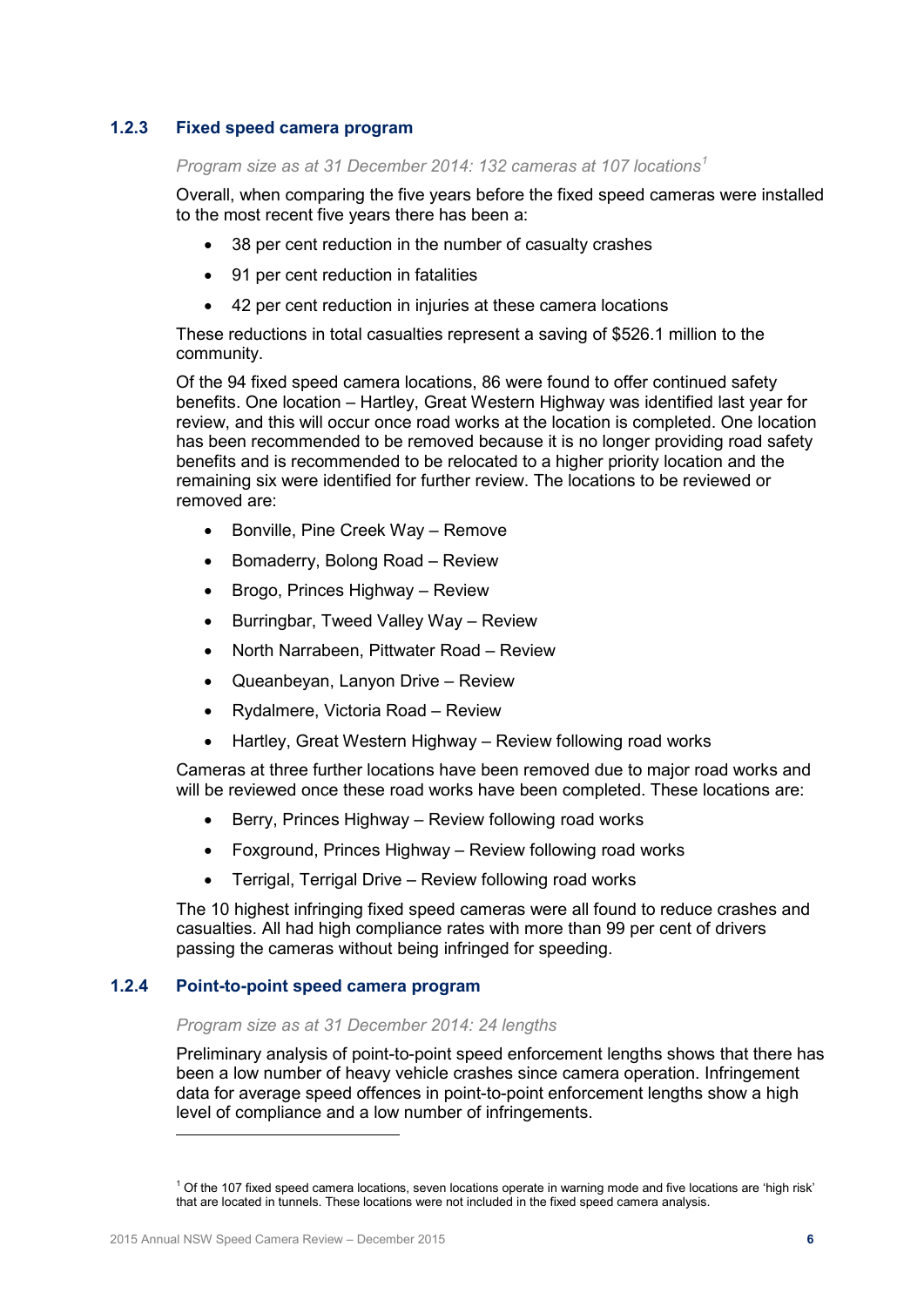## <span id="page-6-0"></span>**2 Introduction**

In response to the Auditor-General's recommendation, the NSW Government announced the *NSW Speed Camera Strategy* on 1 June 2012. The strategy provides an integrated framework for speed enforcement in NSW and aims to improve the transparency and understanding of the use of speed cameras in NSW through increased community engagement and education. The strategy was developed in consultation with the NSW Police Force and NRMA Motoring and Services, and reinforces the Government's commitment to reducing fatalities and serious injuries on NSW roads.

One of the key actions outlined in the *NSW Speed Camera Strategy* is the annual publication of camera performance against criteria outlined in the Strategy. This action also meets the NSW Auditor-General's recommendation to provide the community with information about the road safety impact of speed cameras.

The purpose of the *Annual NSW Speed Camera Performance Review* is to present the results of performance monitoring carried out on each of the speed camera programs in NSW. The Auditor-General found that the right speed camera in the right place can save lives. Cameras not delivering the expected road safety benefits will be monitored and reviewed and, potentially recommended for removal. The findings from this report will guide future speed enforcement operations.

This report also addresses the NRMA Motoring & Services' request for an assessment of all high infringing speed camera locations across NSW.

## <span id="page-6-1"></span>**2.1 The speeding problem**

Speeding, which encompasses excessive speed (driving above the speed limit) or inappropriate speed (driving too fast for the prevailing conditions), is unquestionably recognised as a major contributing factor in both the number and severity of traffic crashes in NSW.

Speeding increases the risk of having a crash, and increases the risk of serious injury or death in the event of a crash. Studies of survival and impact speed show that small increases in travel speed can result in large increases in braking distances and impact speed, resulting in both an increased risk of a crash and a more severe outcome. This is especially the case for crashes with less protected road users such as pedestrians and cyclists.

### <span id="page-6-2"></span>**2.2 Safety benefits of camera enforcement**

Speed camera enforcement is an important road safety initiative with proven road safety benefits, and is a commonly employed method of speed enforcement in many best practice road safety jurisdictions worldwide. Speed enforcement helps to reduce the incidences of speeding on our roads, which in turn reduces the risk of crashes and reduces the likelihood of death or serious injuries in the event of a crash.

Speed enforcement activities aim to reduce speeding by increasing the perceived likelihood of being caught and punished. For an example of how we can see speed cameras changing driver behaviour, Figure 1 depicts the number of infringements per month since the commencement of enforcement at three of the highest infringing fixed speed camera locations.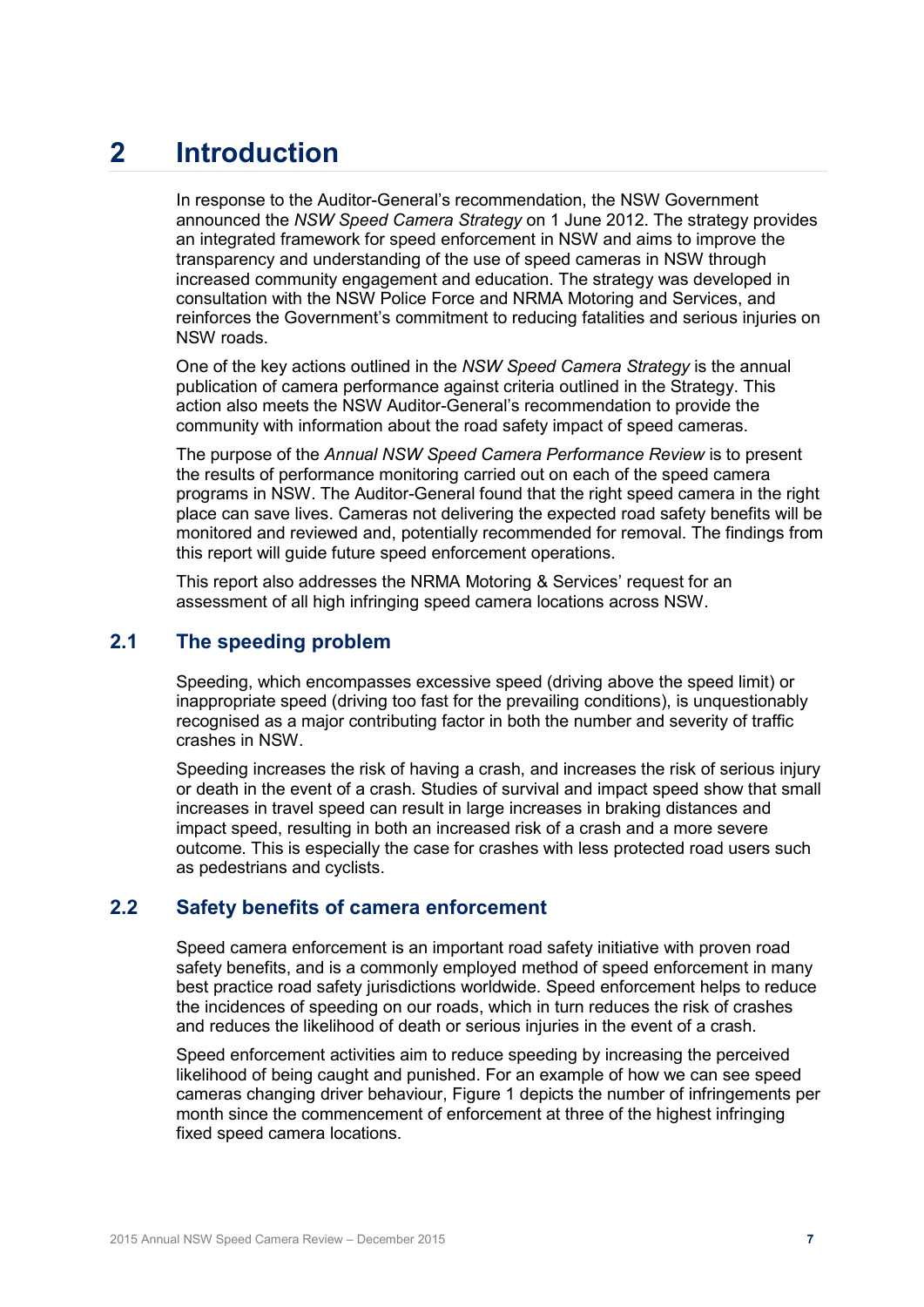

*Figure 1: Example of trend in speed camera infringements over time*

This pattern shows an initial high number of infringements followed by a rapid and sustained decrease in infringements as drivers modify their behaviour. This is also reflected by a reduction in crashes over that time.

Appendix C contains this type of graph for every fixed speed camera location in NSW.

| <b>Month</b>   | <b>Beverly Hills -</b><br><b>King Georges</b><br><b>Road</b> | <b>Kogarah - Princes</b><br><b>Highway</b> | <b>Moore Park -</b><br><b>Cleveland Street</b> | <b>Lindfield - Pacific</b><br><b>Highway</b> |
|----------------|--------------------------------------------------------------|--------------------------------------------|------------------------------------------------|----------------------------------------------|
| 1              | 9009                                                         | 599                                        | 1                                              | 6161                                         |
| $\overline{2}$ | 16685                                                        | 2296                                       | 6176                                           | 4155                                         |
| $\overline{3}$ | 6040                                                         | 8724                                       | 9110                                           | 3332                                         |
| $\overline{4}$ | 3158                                                         | 5630                                       | 10479                                          | 2319                                         |
| 5              | 3017                                                         | 4425                                       | 8573                                           | 2640                                         |
| 6              | 3521                                                         | 4346                                       | 7232                                           | 2001                                         |
| $\overline{7}$ | 2714                                                         | 5791                                       | 9448                                           | 588                                          |
| 8              | 982                                                          | 3107                                       | 7535                                           | 1109                                         |
| 9              | 2768                                                         | 4091                                       | 9313                                           | 609                                          |
| 10             | 1692                                                         | 2886                                       | 5164                                           | 269                                          |
| 11             | 672                                                          | 3487                                       | 8532                                           | 505                                          |
| 12             | 1157                                                         | 4873                                       | 3804                                           | 1642                                         |
| 13             | 2610                                                         | 3346                                       | 2991                                           | 1724                                         |
| 14             | 2497                                                         | 2599                                       | 3678                                           | 1624                                         |
| 15             | 2192                                                         | 3966                                       | 5314                                           | 1056                                         |
| 16             | 2024                                                         | 3057                                       | 4430                                           | 1080                                         |
| 17             | 967                                                          | 2216                                       | 5019                                           | 925                                          |
| 18             | 1468                                                         | 1612                                       | 5486                                           | 1121                                         |
| 19             | 813                                                          | 1029                                       | 3442                                           | 772                                          |
| 20             | 519                                                          | 989                                        | 4734                                           | 941                                          |
| 21             | 1553                                                         | 852                                        | 5114                                           | 1054                                         |
| 22             | 1281                                                         | 2114                                       | 5071                                           | 664                                          |
| 23             | 1957                                                         | 2008                                       | 5186                                           | 1006                                         |
| 24             | 579                                                          | 1770                                       | 3334                                           | 441                                          |
| 25             | 648                                                          | 1502                                       | 3015                                           | 398                                          |
| 26             | 685                                                          | 2124                                       | 3464                                           | 846                                          |
| 27             | 157                                                          | 2130                                       | 3263                                           | 776                                          |
| 28             | 1014                                                         | 2340                                       | 3268                                           | 554                                          |
| 29             | 812                                                          | 2950                                       | 3172                                           | 653                                          |
| 30             | 756                                                          | 3304                                       | 3203                                           | 646                                          |
| 31             | 1838                                                         | 1946                                       | 2873                                           | 317                                          |
| 32             | 1854                                                         | 1203                                       | 2601                                           | 353                                          |
| 33             | 1127                                                         | 2491                                       | 2964                                           | 589                                          |
| 34             | 1531                                                         | 2789                                       | 3071                                           | 408                                          |
| 35             | 1315                                                         | 1388                                       | 3111                                           | 548                                          |
| 36             | 857                                                          | 2253                                       | 3006                                           | 395                                          |
| 37             | 1166                                                         | 1728                                       | 1610                                           | 352                                          |
| 38             | 443                                                          | 550                                        | 2002                                           | 431                                          |
| 39             | 923                                                          | 31                                         | 2069                                           | 440                                          |
| 40             | 980                                                          | 1465                                       | 1055                                           | 191                                          |

#### <span id="page-7-0"></span>**2.2.1 Data table trends in speed camera infringements over time**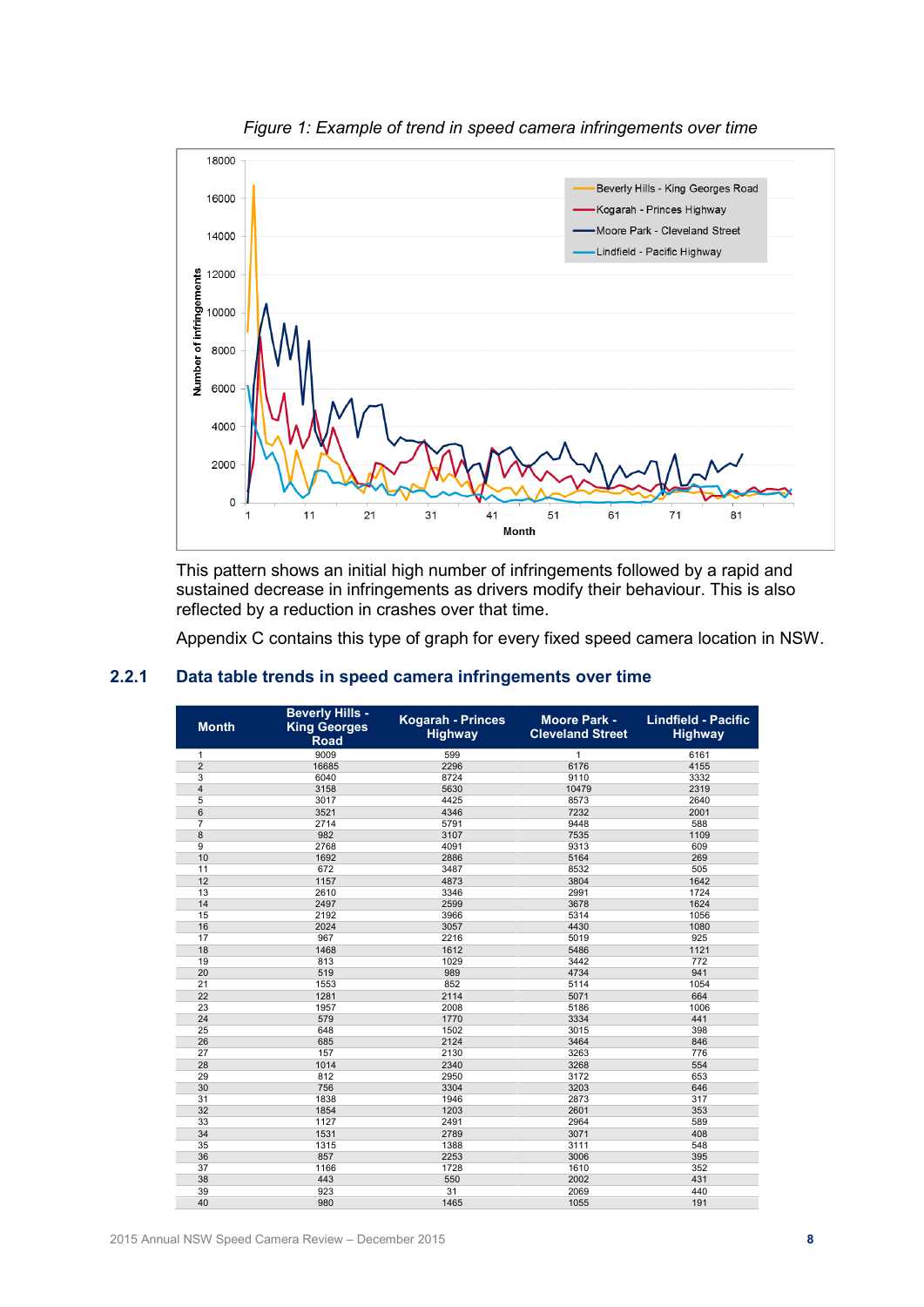| <b>Month</b> | <b>Beverly Hills -</b><br><b>King Georges</b><br><b>Road</b> | <b>Kogarah - Princes</b><br><b>Highway</b> | <b>Moore Park -</b><br><b>Cleveland Street</b> | <b>Lindfield - Pacific</b><br><b>Highway</b> |
|--------------|--------------------------------------------------------------|--------------------------------------------|------------------------------------------------|----------------------------------------------|
| 41           | 778                                                          | 2888                                       | 2751                                           | 413                                          |
| 42           | 572                                                          | 2554                                       | 2533                                           | 166                                          |
| 43           | 767                                                          | 1330                                       | 2757                                           | 40                                           |
| 44           | 791                                                          | 1876                                       | 2931                                           | 122                                          |
| 45           | 434                                                          | 2197                                       | 2421                                           | 156                                          |
| 46           | 878                                                          | 1395                                       | 2029                                           | 113                                          |
| 47           | 303                                                          | 1997                                       | 1873                                           | 245                                          |
| 48           | 77                                                           | 1463                                       | 2101                                           | 59                                           |
| 49           | 737                                                          | 1156                                       | 2488                                           | 152                                          |
| 50           | 212                                                          | 1659                                       | 2672                                           | 300                                          |
| 51           | 499                                                          | 1393                                       | 2294                                           | 233                                          |
| 52           | 483                                                          | 1093                                       | 2336                                           | 156                                          |
| 53           | 326                                                          | 1298                                       | 3188                                           | 96                                           |
| 54           | 482                                                          | 1411                                       | 2384                                           | 59                                           |
| 55           | 633                                                          | 758                                        | 2025                                           | 29                                           |
| 56           | 669                                                          | 1202                                       | 2007                                           | 48                                           |
| 57           | 485                                                          | 1040                                       | 1614                                           | 42                                           |
| 58           | 698                                                          | 816                                        | 2623                                           | 27                                           |
| 59           | 592                                                          | 803                                        | 1956                                           | 27                                           |
| 60           | 572                                                          | 747                                        | 731                                            | 38                                           |
| 61           | 505                                                          | 804                                        | 1441                                           | 5                                            |
| 62           | 502                                                          | 948                                        | 1934                                           | 37                                           |
| 63           | 713                                                          | 834                                        | 1331                                           | 33                                           |
| 64           | 413                                                          | 704                                        | 1550                                           | 32                                           |
| 65           | 569                                                          | 917                                        | 1665                                           | $\mathbf{1}$                                 |
| 66           | 269                                                          | 735                                        | 1528                                           | 66                                           |
| 67           | 424                                                          | 602                                        | 2199                                           | 55                                           |
| 68           | 222                                                          | 936                                        | 2159                                           | 255                                          |
| 69           | 212                                                          | 1016                                       | 417                                            | 654                                          |
| 70           | 592                                                          | 638                                        | 1639                                           | 453                                          |
| 71           | 567                                                          | 817                                        | 2556                                           | 701                                          |
| 72           | 607                                                          | 760                                        | 920                                            | 677                                          |
| 73           | 577                                                          | 746                                        | 946                                            | 625                                          |
| 74           | 538                                                          | 899                                        | 1467                                           | 993                                          |
| 75           | 578                                                          | 824                                        | 1484                                           | 821                                          |
| 76           | 535                                                          | 137                                        | 1228                                           | 846                                          |
| 77           | 510                                                          | 358                                        | 2237                                           | 857                                          |
| 78           | 236                                                          | 360                                        | 1627                                           | 894                                          |
| 79           | 312                                                          | 370                                        | 1874                                           | 280                                          |
| 80           | 459                                                          | 595                                        | 2083                                           | 695                                          |
| 81           | 230                                                          | 643                                        | 1935                                           | 503                                          |
| 82           | 495                                                          | 365                                        | 2559                                           | 444                                          |
| 83           | 360                                                          | 673                                        |                                                | 587                                          |
| 84           | 461                                                          | 829                                        |                                                | 614                                          |
| 85           | 492                                                          | 555                                        |                                                | 466                                          |
| 86           | 444                                                          | 729                                        |                                                | 440                                          |
| 87           | 534                                                          | 711                                        |                                                | 478                                          |
| 88           | 553                                                          | 684                                        |                                                | 553                                          |
| 89           | 506                                                          | 783                                        |                                                | 280                                          |
| 90           |                                                              | 455                                        |                                                | 728                                          |

## <span id="page-8-0"></span>**2.3 How can I tell if a location has a speed camera?**

All speed cameras in NSW are signposted and mobile speed camera vehicles are clearly marked.

The NSW Centre for Road Safety website also lists all speed camera locations in NSW. The website allows any member of the public to find the positions of all mobile, fixed, red-light speed cameras, and the positions of all point-to-point speed zones.

### <span id="page-8-1"></span>**2.4 Where does speed camera revenue go?**

All fines from speed and red light cameras are paid into the Community Road Safety Fund. This fund goes towards numerous community road safety initiatives, including road safety engineering works, enhanced enforcement by the NSW Police Force and public education campaigns. Note this does not include fines issued by police.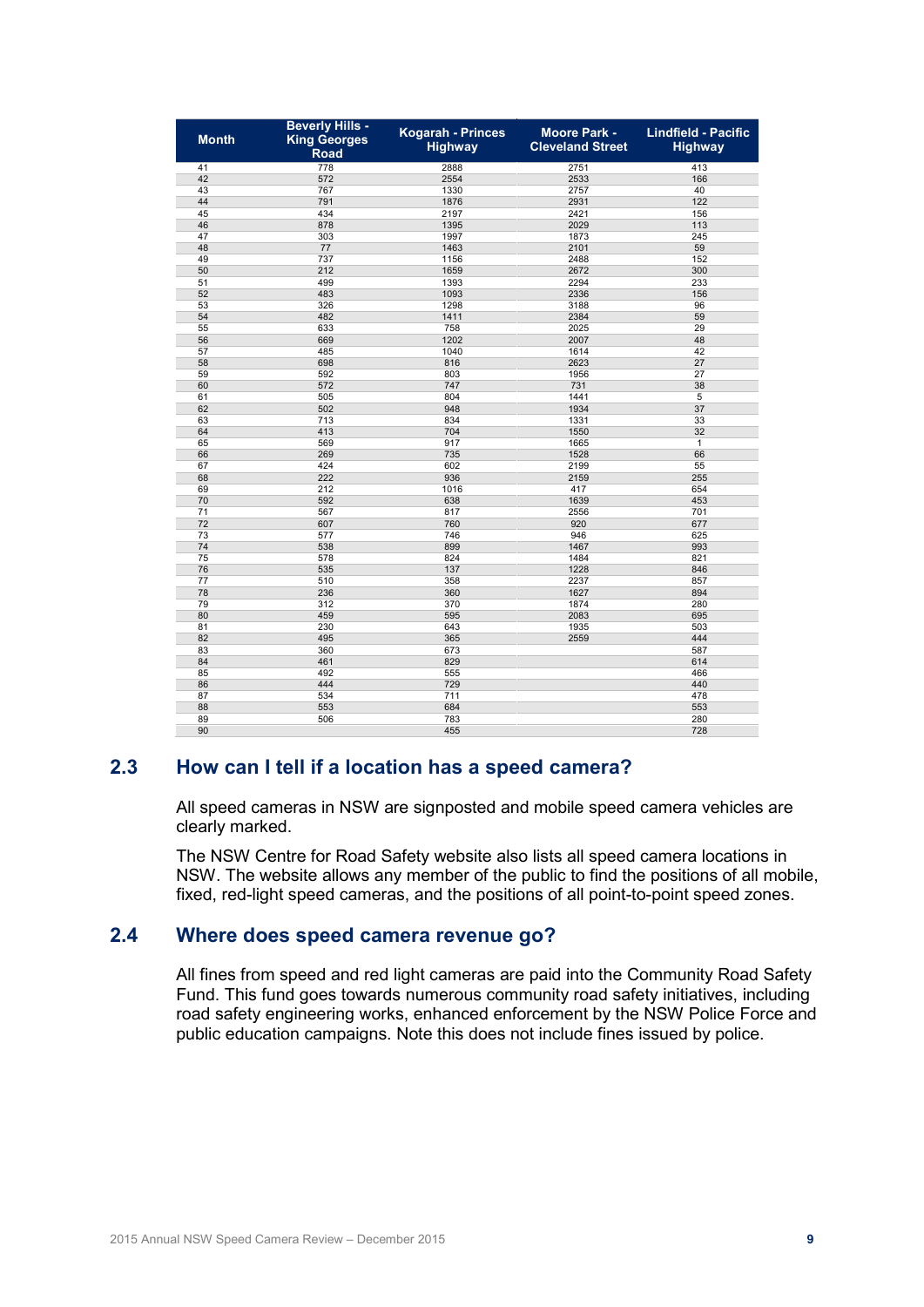## <span id="page-9-0"></span>**3 Types of speed camera programs in NSW**

Speed cameras are speed enforcement tools that supplement enforcement conducted by the NSW Police Force. The NSW Police Force routinely nominates locations to be considered for automated speed enforcement, as they can also operate in locations that are difficult for police to enforce.

Table 1 shows the four types of speed cameras used in NSW.

*Table 1: Types of speed camera enforcement in NSW*

|                    | Speed cameras used in NSW                                    |                                                                                                 |                                                             |
|--------------------|--------------------------------------------------------------|-------------------------------------------------------------------------------------------------|-------------------------------------------------------------|
| <b>Camera Type</b> | <b>Main purpose</b>                                          | <b>Introduced</b>                                                                               | <b>Size of NSW</b><br>program as at 31<br>December 2014     |
| Mobile             | General network<br>deterrence                                | First introduced in 1991.<br>Ceased operation in<br>December 2008 and re-<br>introduced in 2010 | 640 locations<br>7,000 hours of<br>enforcement per<br>month |
| Red-light speed    | Location specific<br>(To address high<br>risk intersections) | 2009                                                                                            | 164 cameras at 145<br>intersections                         |
| Fixed speed        | Location specific<br>(To address black<br>spot/high risk)    | 1997                                                                                            | 132 cameras at 107<br>locations <sup>2</sup>                |
| Point-to-point     | Route enforcement<br>(For heavy vehicles<br>only)            | 2010                                                                                            | 24 lengths                                                  |

### <span id="page-9-1"></span>**3.1 Mobile speed cameras**

Mobile speed cameras are moved around the road network at various times and locations. This means drivers are less able to predict where enforcement will occur, and so are more likely to comply with the speed limit more often. Therefore the benefit of mobile speed cameras in reducing speeding is not limited to mobile speed camera locations or for the time the camera is located there; they produce a sustained change in driver behaviour by increasing the real and perceived likelihood that speeding can be enforced anywhere at any time.

#### <span id="page-9-2"></span>**3.2 Red-light speed cameras**

Red-light speed cameras are installed at specific signalised intersections where drivers are vulnerable to right angle crashes and there is an elevated risk of a pedestrian crash. These cameras detect and deter both speeding and red-light running, both of which can result in severe injuries even in lower speed crashes. By reducing the incidence of speeding and red-light running at enforced intersections, red-light speed cameras are also expected to change driver behaviour at

<span id="page-9-3"></span> $2$  Of the 107 fixed speed camera locations, seven locations operate in warning mode and five locations are 'high risk' locations (typically located in tunnels). These locations were not included in the fixed speed camera analysis.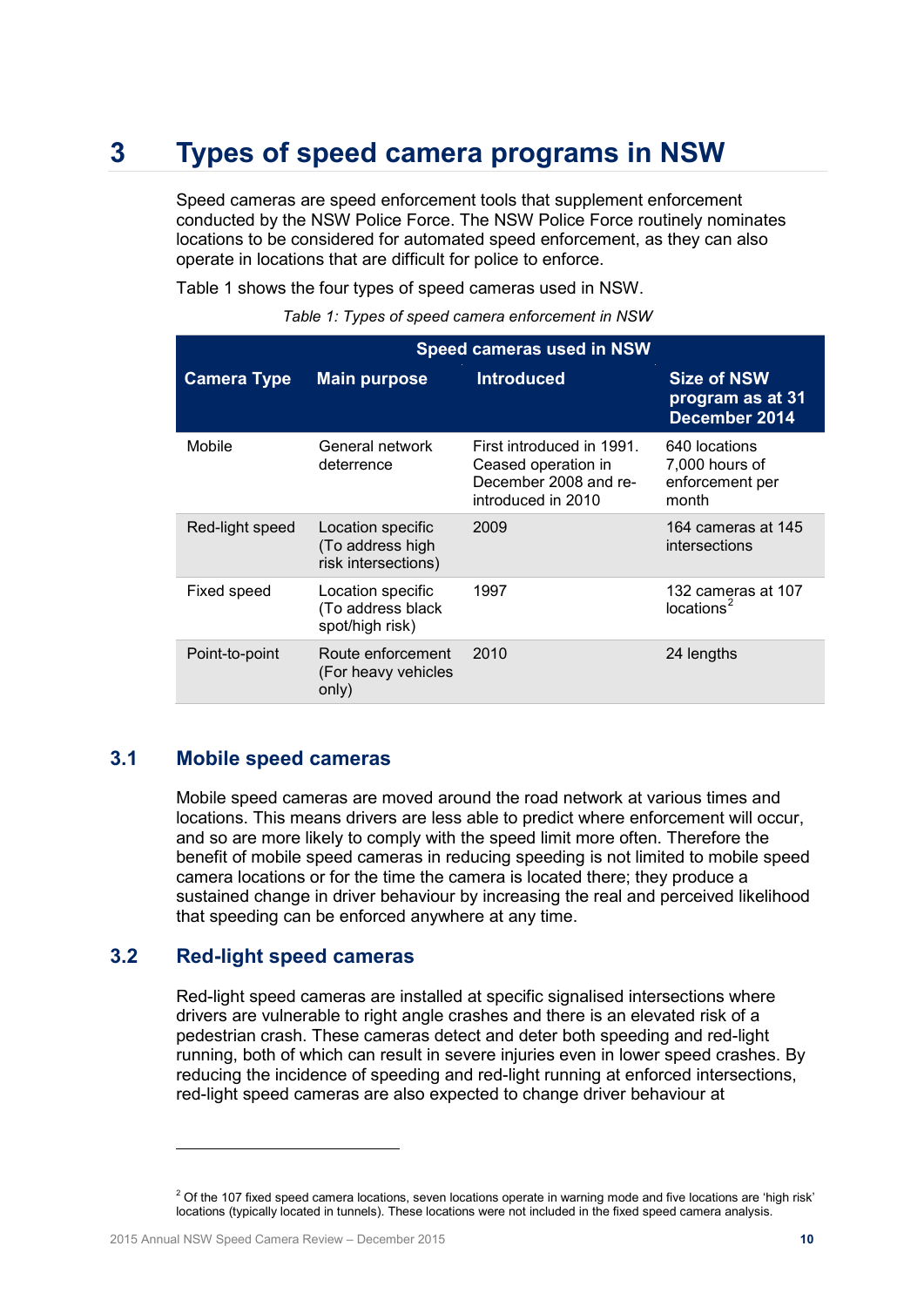intersections more broadly, reducing speeding and red-light running across the network.

## <span id="page-10-0"></span>**3.3 Fixed speed cameras**

Fixed speed cameras are located at specified road lengths where there is a high crash risk or a demonstrated crash history. These cameras detect and deter speeding at a specific location on the road network.

## <span id="page-10-1"></span>**3.4 Point-to-point speed cameras**

Point-to-point enforcement addresses heavy vehicle speeding along travel routes with a demonstrated history of heavy vehicle crashes and/or speeding. Point-to-point enforcement in NSW targets heavy vehicles as they are over-represented in crashes on known heavy vehicle routes. Point-to-point enforcement works by measuring the amount of time it takes a heavy vehicle to travel between two points and then calculating the average speed of the vehicle. If the vehicle's average speed is faster than the speed limit for the length of road, the driver will be infringed for speeding.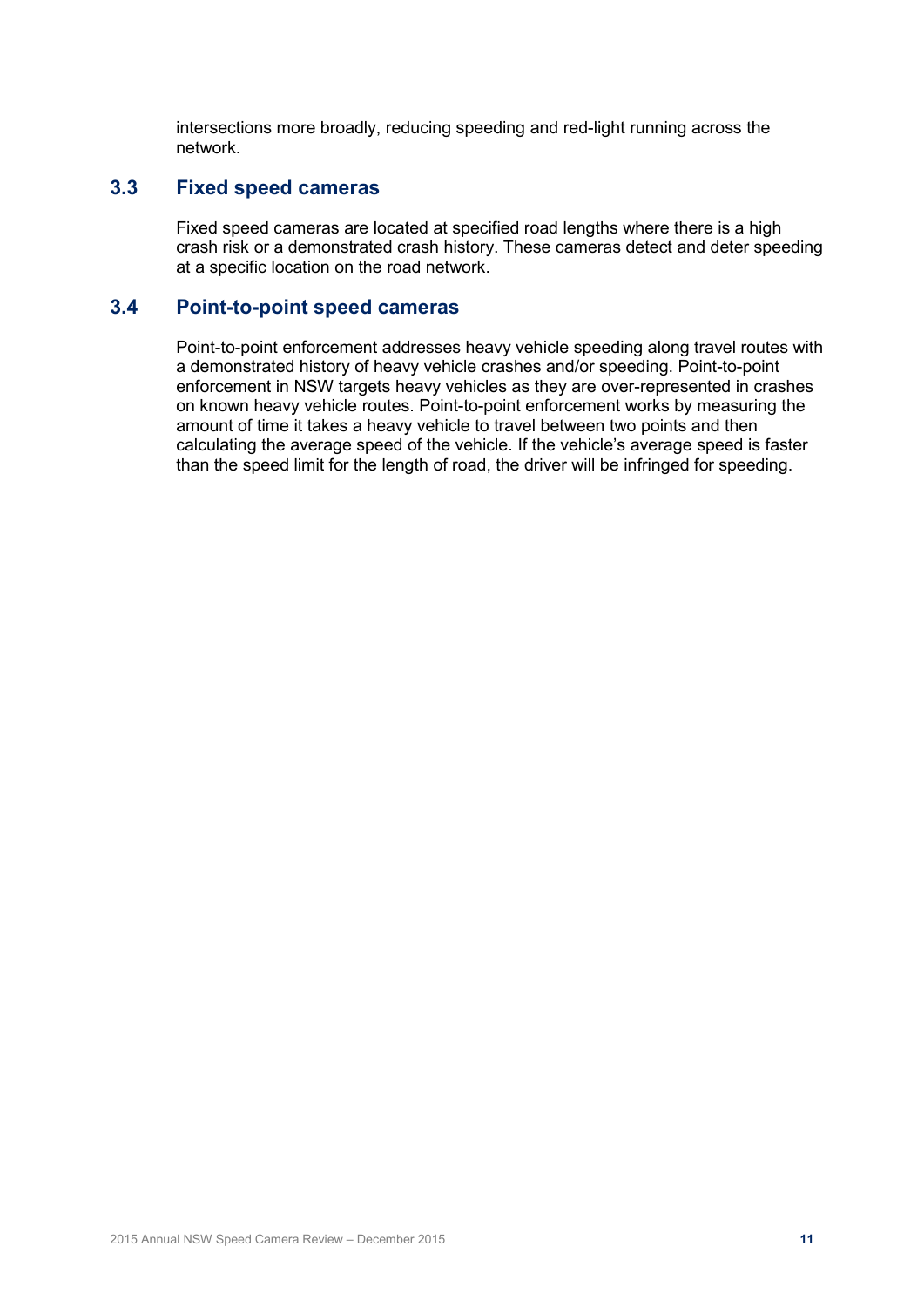## <span id="page-11-0"></span>**4 Criteria for reviewing speed cameras**

The ultimate indicator of performance for all speed cameras in NSW is a reduction in people killed and injured in crashes. The following tables outline the criteria that have guided the review of speed camera performance in NSW as well as the overall performance of the *NSW Speed Camera Strategy*.

| <b>Camera Type</b> | <b>Performance data</b> | <b>Measure of performance</b>                                                                                      |
|--------------------|-------------------------|--------------------------------------------------------------------------------------------------------------------|
|                    | Annual speed<br>surveys | Reduction in vehicles exceeding speed limit<br>across the road network, by testing a random<br>sample of locations |
| Mobile             | Compliance data         | Increase in compliance rates and/or reduction in<br>infringement rates                                             |
|                    | Crash data              | Reduction in crashes and casualties across<br><b>NSW</b>                                                           |
|                    | Speeds                  | Reduction in vehicles exceeding speed limit at<br>intersection                                                     |
| Red-light speed    | Compliance data         | Increase in compliance at intersection and/or<br>reduction in infringement rates                                   |
|                    | Crash data              | Reduction in casualties and crashes at<br>intersection                                                             |
|                    | Speeds                  | Reduction in vehicles speeding within 500<br>metres of the camera                                                  |
|                    | Compliance data         | Increase in compliance at camera location<br>and/or Reduction in infringement rates                                |
| Fixed speed        | Crash data              | Reduction in casualties and crashes within 500<br>metres of the camera                                             |
|                    | <b>Risk</b>             | Reduction in risk at the location (for example<br>low level of speeding and/or crashes in tunnels)                 |
| Point-to-point     | Speeds                  | Reduction in heavy vehicle speeding within<br>enforcement length                                                   |
|                    | Compliance data         | Increase in compliance within the enforcement<br>length and/or reduction in infringement rates                     |
|                    | Crash data              | Reduction in crashes within enforcement length                                                                     |
|                    |                         |                                                                                                                    |

*Table 2: Criteria for measuring camera performance*

#### *Table 3: Criteria for measuring overall performance of enforcement programs*

| <b>Program</b>  | <b>Outcome</b>                                                                                                                                                  |
|-----------------|-----------------------------------------------------------------------------------------------------------------------------------------------------------------|
| Mobile          | Reduction in road trauma, speed-related crashes and speeding across<br>the entire road network                                                                  |
| Red-light speed | Reduction in frequency and severity of crashes at enforced intersections<br>(and at all signalised intersections due to deterrent effect across the<br>network) |
| Fixed speed     | Reduction in vehicles speeding and the frequency or severity of crashes<br>at fixed speed camera locations                                                      |
| Point-to-point  | Reduction in speeding and the frequency and severity of crashes on<br>point-to-point enforcement lengths                                                        |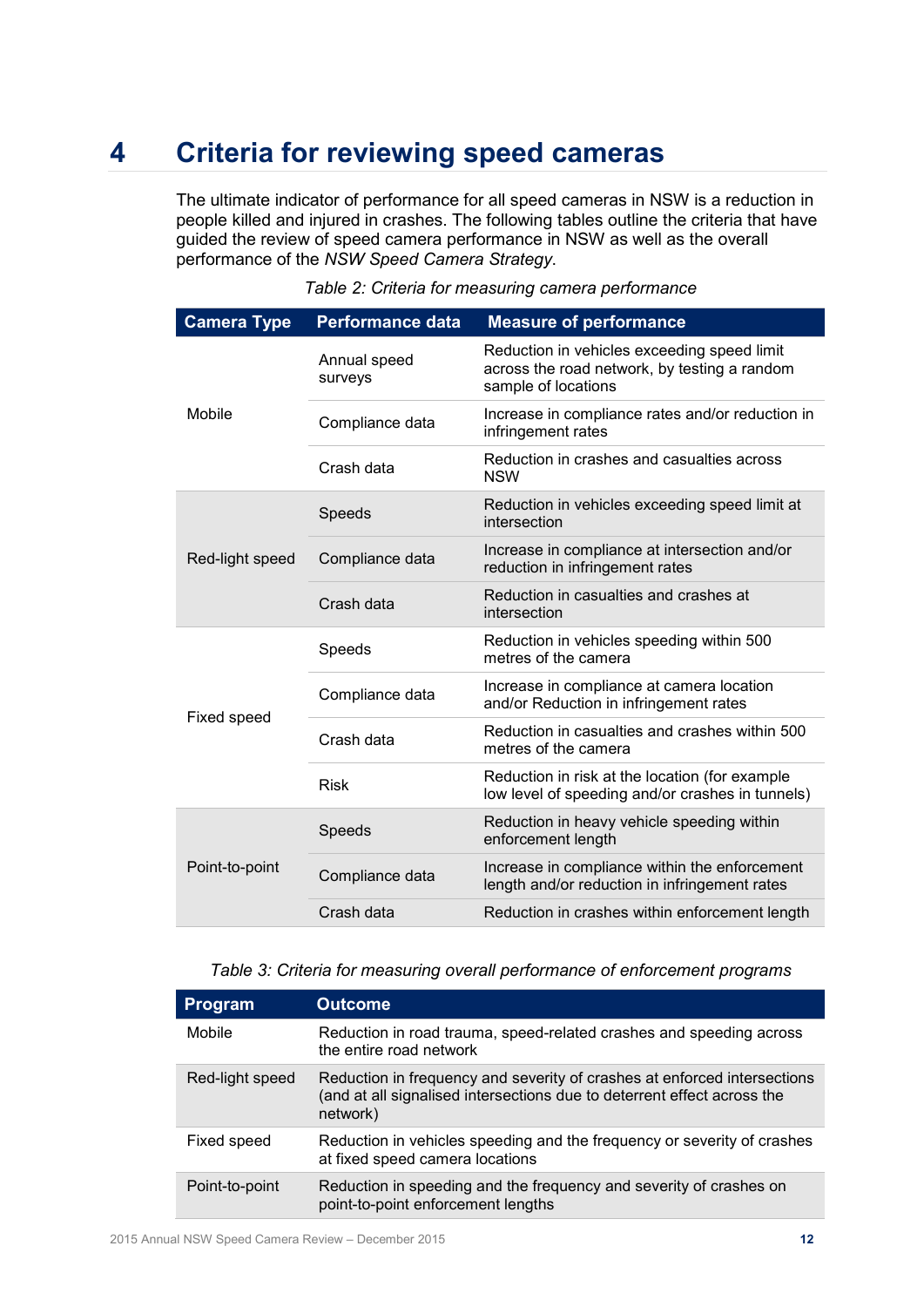## <span id="page-12-0"></span>**5 Review methodology**

## <span id="page-12-1"></span>**5.1 2014 road crash data**

The crash data used in this annual review include crashes which occurred between 1 January 2014 and 31 December 2014. Data for this time period were finalised at the time of writing the report, however injury severity data presented in this report for July to December 2014 is preliminary and should be treated with caution. The matched hospital admission and emergency presentation data for this time period were incomplete at the time of writing this report so results may under-represent the true number of injuries for this time period.

The crash statistics recorded by Transport for NSW in the CRS crash recording database, CrashLink, were confined to those crashes which conform to the national guidelines for reporting and classifying road vehicle crashes<sup>[3](#page-12-3)</sup>, based on the following criteria:

- The crash was reported to the Police
- The crash occurred on a road open to the public
- The crash involved at least one moving road vehicle
- The crash involved at least one person being killed or injured or at least one motor vehicle being towed away

## <span id="page-12-2"></span>**5.2 Injury severity**

Crash data was presented by severity of injury. The severities are defined as follows:

- **Fatality**: a person who dies within thirty days from injuries received in a road traffic crash
- **Serious injury**: a person identified in CrashLink (casualty or traffic unit controller) who is matched to hospital admission record on the same day or on the day after a crash and did not die within 30 days of the crash
- **Moderate injury**: a person identified in CrashLink (casualty or traffic unit controller) who is matched to emergency department presentation record on the same day or on the day after a crash (but not subsequently admitted to hospital)
- **Minor / Other injury**: a person identified as an injury in CrashLink who is not matched to a hospital admission record or emergency department presentation record within two days of the crash
- **Injury– Severity uncategorised**: a person identified as an injury in CrashLink prior to 2005
- **Casualty**: any person killed or injured because of a crash
- **Casualty crash**: a crash that results in at least one person killed or injured

<span id="page-12-3"></span> $3$  More information about how crash data is processed in NSW is available online at [www.roadsafety.transport.nsw.gov.au.](http://www.roadsafety.transport.nsw.gov.au/)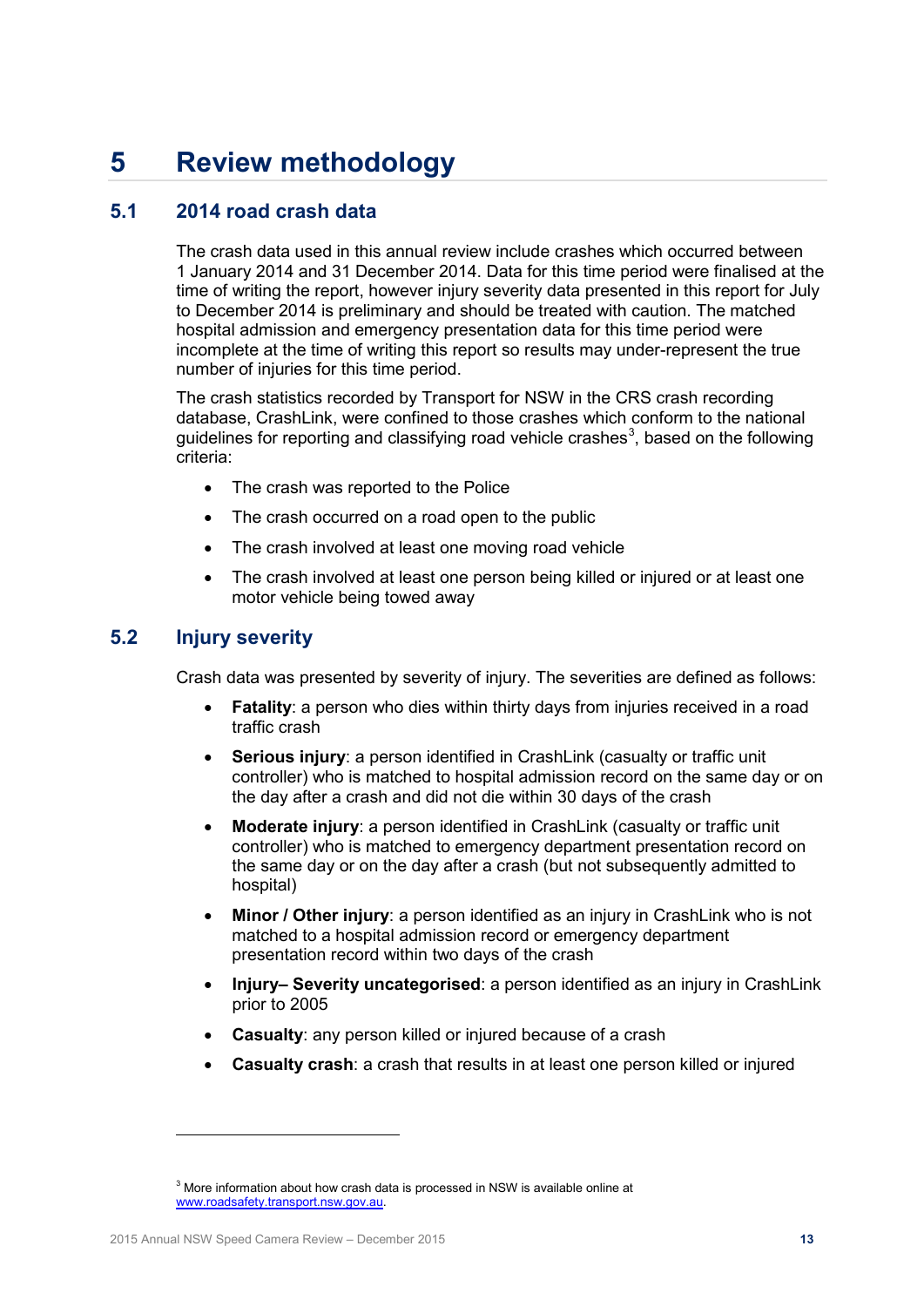### <span id="page-13-0"></span>**5.3 Important notes on crash data and injury severity**

This annual review of speed cameras includes changes to crash data reported. The method of reporting tow away crash data changed in October 2014. The tow away crash data from this date is no longer comparable to the before period, and for this reason results exclude tow away crashes. Furthermore, the annual review now includes more detail about the severity of injuries for data from 2005 onwards. This improvement to the data has occurred because crash data has been matched to hospital admissions or emergency department presentations from this date onwards. Further detail is provided below.

#### <span id="page-13-1"></span>**5.3.1 Additional information on tow away crash data**

The crash statistics reported in this annual review excluded tow away crashes (where no people were killed or injured in the crash). Previous reviews included tow away crashes, however in October 2014 the reporting process for tow away crashes changed, which resulted in significant reductions to the number of those crashes reported and the level of detail contained in the data. This means that tow away crashes reported prior to October 2014 were not comparable to data reported after this date, and therefore were not suitable for before-and-after comparison of speed cameras.

#### <span id="page-13-2"></span>**5.3.2 Additional information on injury severity**

Crash data reported from 2005 onwards includes additional detail regarding injury severity, and are categorised as Serious Injury, Moderate Injury or Minor / Other Injury. Prior to 2005, crash data was not matched to hospital admissions or emergency department presentations so all non fatal injuries prior to 2005 were uncategorised with respect to the severity of injury.

Crash data for 2014 was incomplete with respect to linkage to hospital admission and emergency department presentation records and was considered preliminary. Updates to linkage of 2014 crash data to hospital admissions and emergency department presentations will occur in 2016, so the data presented in this report was preliminary and subject to change.

An important outcome to note from the data linkage matching process was the inclusion of motor vehicle traffic controllers who were not identified as "injured" in the NSW Police reports, but who were matched to a hospital record. This resulted in the identification of additional injuries.

Crash data results for injuries for the six quarters from July 2010 to the end of 2011 were over-estimated due to a coding practice change in the injury recording process. The coding practice change resulted in an over enumeration of around nine per cent for this period, mostly amongst vehicle occupants, and may influence the results of casualties and injuries for the review period across the speed camera programs. Where a camera appeared not to be performing, CRS reviewed the crash data to determine if the camera was affected by the coding practice change.

## <span id="page-13-3"></span>**5.4 Speed camera crash data**

Crash data was examined at individual speed camera locations for fixed, red-light speed and point-to-point cameras to ascertain performance at camera locations. For mobile speed cameras, the annual review examined crash data for the entire state rather than individual locations due to the mobility of mobile speed cameras and their purpose of creating a general deterrence effect across the road network.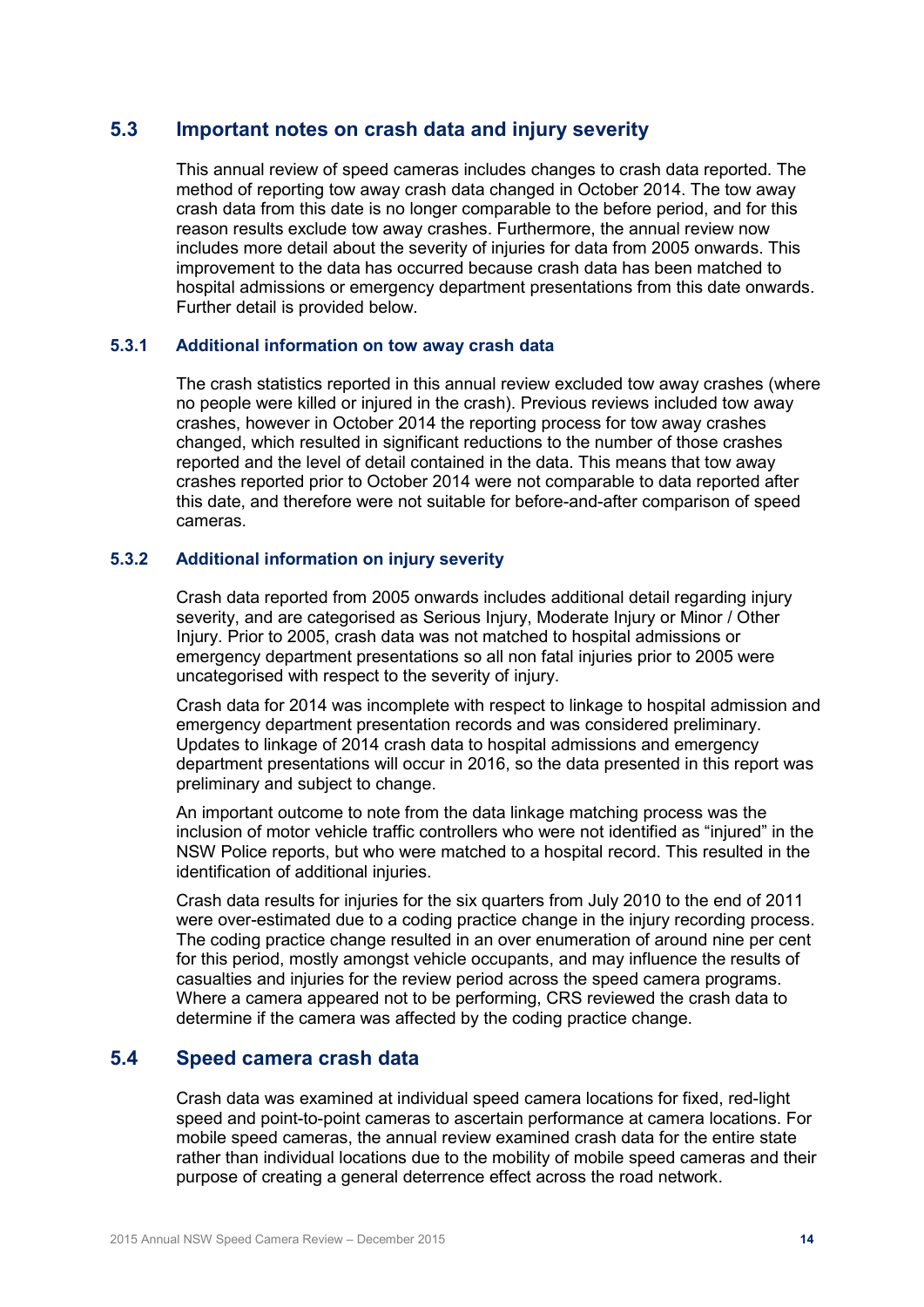Typically at least five years of crash and casualty data are required to make an assessment of a camera's performance. [4](#page-14-1) Since red-light speed cameras and point-topoint enforcement programs have been operational for less than five years (with the exception of one red-light speed camera location), the data provided in the annual review were not sufficient to reliably assess the performance of individual camera locations and only preliminary observations are made.

#### <span id="page-14-0"></span>**5.4.1 Red-light speed cameras**

Preliminary analysis of the red-light speed camera program was conducted by intersection, rather than by camera. At the end of 2014, there were 164 red-light speed cameras in total, operating at 145 intersections around Sydney, Newcastle and Wollongong. 18 intersections had two or more cameras.

Crash data were examined at each intersection with a red-light speed camera for all crashes that occurred within 10 metres of the intersection.

- **Pre installation period:** crash data for the five years up to 91 days before the commencement date of the camera, because this was the period in which the camera was under construction. There are two locations where the camera was installed, but enforcement did not commence for some time, and a longer period than 91 days was used at these locations. This is indicated in the report.
- **Post installation period:** crash data from the commencement date of the camera to the end of 2014.

Note: Red-light speed cameras operate in warning mode for a period prior to issuing infringements.

In addition to total casualties at each location, pedestrian casualties were specifically examined given the greater exposure of pedestrians at signalised intersections and the higher likelihood of severe casualty outcomes for this group due to their lack of protection in a crash.

Data was also provided for adjacent, right through and rear-end crashes before and after camera installation as these are the crash types that typically occur at intersections. Adjacent and right-through crashes are often more severe as drivers and passengers are not as protected from side impact crashes, with low-speed side impact crashes potentially resulting in severe injuries. The frequency and severity of these crash types are expected to reduce at intersections enforced by red-light speed cameras.

Rear-end crashes were included in the preliminary analysis, as it has been reported that red-light cameras can lead to an increase in rear-end crashes due to drivers suddenly stopping on an amber light.<sup>[5](#page-14-2)</sup> Red-light speed cameras are intended to counteract the potential increase in rear-end crashes by also enforcing speed, as it is easier for drivers to brake in time to avoid a rear-end collision when they are driving at lower speeds.

Individual camera locations were not assessed because very few locations have been in operation for a long enough time period to appropriately measure their performance.

 $\overline{a}$ 

<span id="page-14-2"></span><span id="page-14-1"></span><sup>&</sup>lt;sup>4</sup> Austroads (2009). *Guide to Road Safety Part 8: Treatment of Crash Locations*. Publication No. AGRS08/09. Budd, L., Scully, J. & Newstead, S.. (2011). *Evaluation of the Crash Effects of Victoria's Fixed Digital Speed and Red-light Cameras*, Report No. 307, Monash University Accident Research Centre., Publicly available from: http://www.monash.edu.au/miri/research/reports/muarc307.pdf.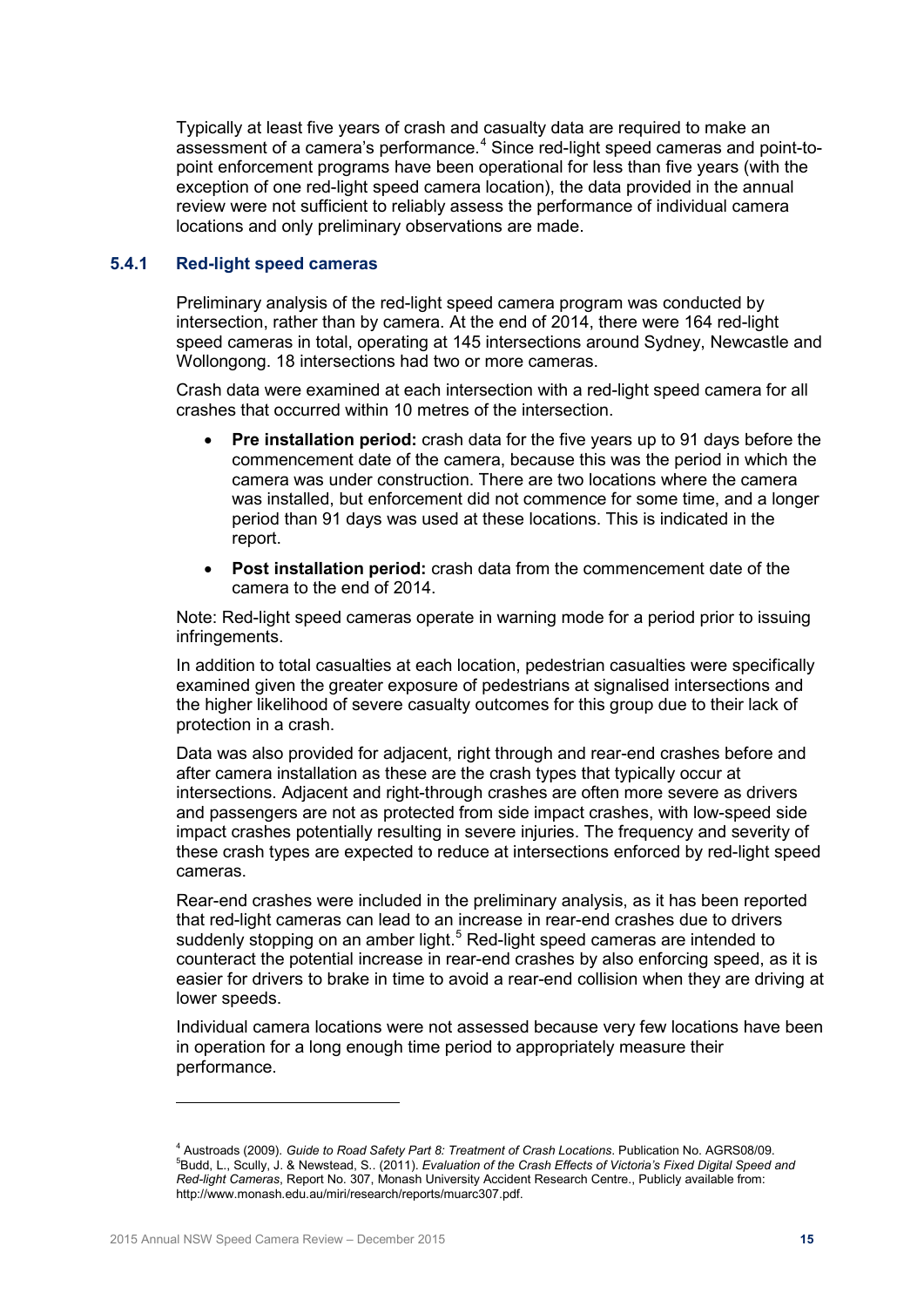#### Additional technical notes for the analysis of red-light speed cameras

- 1. To identify crashes at each intersection, CRS initially examined crashes geo-coded as within 90 metres of the Traffic Control System (TCS) feature and that occurred at the intersection. Crashes were then assigned to the enforced intersection if they occurred within, or up to 10 metres from, the intersection.
- 2. These were viewed and attributed to the intersection under analysis taking into account the geo-coding as well as the values in the street name, the ID feature, and the intersection-type fields.
- 3. Where unclear, the correct location of the crash was confirmed or inferred from the original police report.
- 4. The commencement of the warning letter period was listed for each camera. For the analysis of intersections with two cameras, the post installation period began with the earlier commencement date.
- 5. Data for each crash type (adjacent, right- and rear-end) was reported based on Road User Movement (RUM) codes. RUM codes describe the first impact that occurred during the crash. Adjacent crashes are indicated by RUM code 10; Right-crashes are coded 21 and rear-end crashes are coded 30. More information on RUM codes can be found in the Definition and notes to support road crash data at <http://roadsafety.transport.nsw.gov.au/downloads/definitions-notes.pdf>
- 6. The improvement rates for crashes and casualties were based on the annual averages in crashes and casualties at each location before and after the cameras were installed. This allowed an approximate comparison to be made between the five year pre installation period and the available data for the post installation period until December 2014 (currently less than five years for nearly all red-light speed camera locations).
- 7. The estimated casualty cost saving for the program was calculated comparing the post installation to the pre installation data using the willingness to pay methodology which reflects the accumulated value the NSW community is willing to pay or forgo in exchange for a reduction in the probability of crash related injuries and road crash deaths on NSW roads. The casualty costs used were \$6,785,013 per fatality, \$244,770 per serious injury and \$51,534 per moderate or minor/other injury, based on the costs for urban fatal and injury reductions.
- 8. Data for the crash analysis were not ranked and were presented alphabetically by suburb of the camera location.

#### <span id="page-15-0"></span>**5.4.2 Fixed speed cameras**

Analysis of the fixed speed camera program was conducted by fixed speed camera location, rather than by camera. While there are currently 107 fixed speed camera locations across NSW, 94 fixed speed camera locations were analysed in this report. Of the 107 locations, the following were excluded from this performance review:

- Seven locations operate in warning mode following the 2011 audit of speed camera programs. These cameras were not reviewed as part of the performance review, but each annual report includes information on crashes and infringements at these locations.
- Five locations are located in tunnels (and were sometimes referred to in the review as "high risk" locations). These were generally installed when the tunnel was constructed, therefore no pre-installation data are available.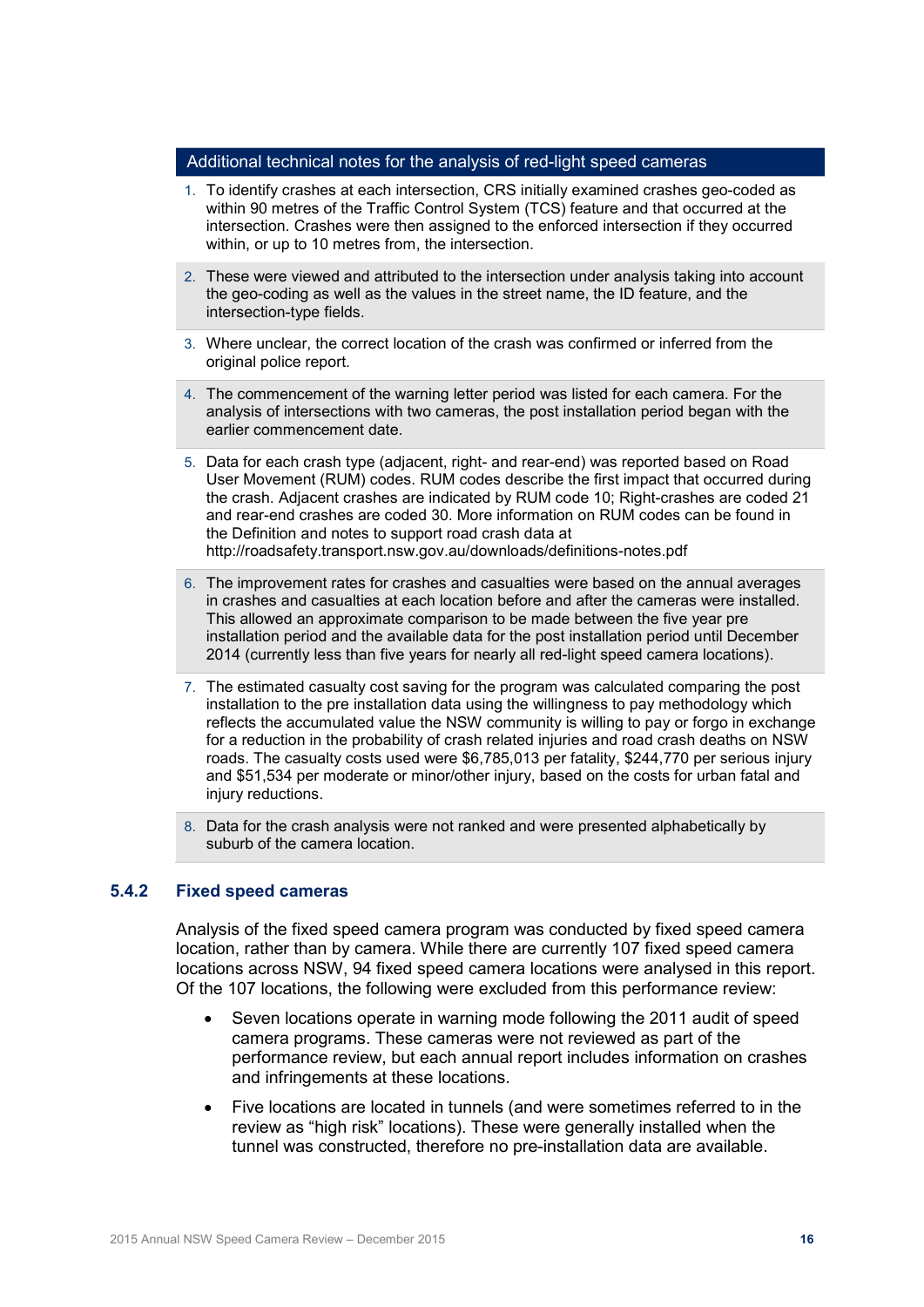• One location (Sandgate, Pacific Highway) which was identified for removal following the 2013 annual review, and is due to be switched off and removed once safety works have been completed at the location.

For each of the 94 locations included in the analysis, typically crash data within 500 metres either side of the fixed speed camera was examined. For cameras located within a school zone, crash data was examined from patch-to-patch (i.e. the length of road designated as a school zone, as identified by the start and end patches marked on the road). For locations with more than one camera in operation (where cameras are less than 100 metres apart), the crash analysis length was for 500 metres either side of the mid-point of the two cameras.

One fixed speed camera location - the M1 Princes Motorway (formerly the F6, Southern Freeway) Gwynneville - had two cameras operating approximately 1,000 metres apart and infringing in different directions. In this report, these two cameras were listed as separate locations in the directions they enforce. However, crash and infringement data for these locations are included in each annual report.

Fixed speed camera performance was measured through analysis of crash data from the "before" period (pre installation) and the "after" period (post installation). In most cases, the analysis provided crash data for the five year before period, ending three months directly before the commencement date (as this was the period in which warning letters are issued). The after period was the most recent five calendar year period (20010 - 2014) to assess the current performance of the speed camera.

Based on the before and after period crash analysis, and along with other relevant site specific information, for each fixed speed camera location, the report made a recommendation of either:

- Retain
- Recommended for review, or
- Reviewed in the past five years and not considered for review this year

Fixed speed camera locations were recommended for review when:

- The number of casualty crashes in the last five years had increased compared to the before period.
- The number of casualties in the last five years had increased compared to the before period.
- There was a low road safety risk at the location based on the crash history and there was a low level of speeding based on the infringement data at the location.
- Major road works such as curve re-alignment or highway duplication had significantly improved safety at the location.

Where a fixed speed camera location was identified for review based on the above criteria, a further desktop review of the location was conducted, to determine the appropriateness of the recommendation. This analysis considered the trend in casualty crashes, the circumstances of fatal crashes at the location, the specific types of crashes that occurred at the location and any other known site-specific details that assist in making a recommendation. Where there was additional information which supported the retention of the camera, this is indicated in the report and the camera is recommended to be retained.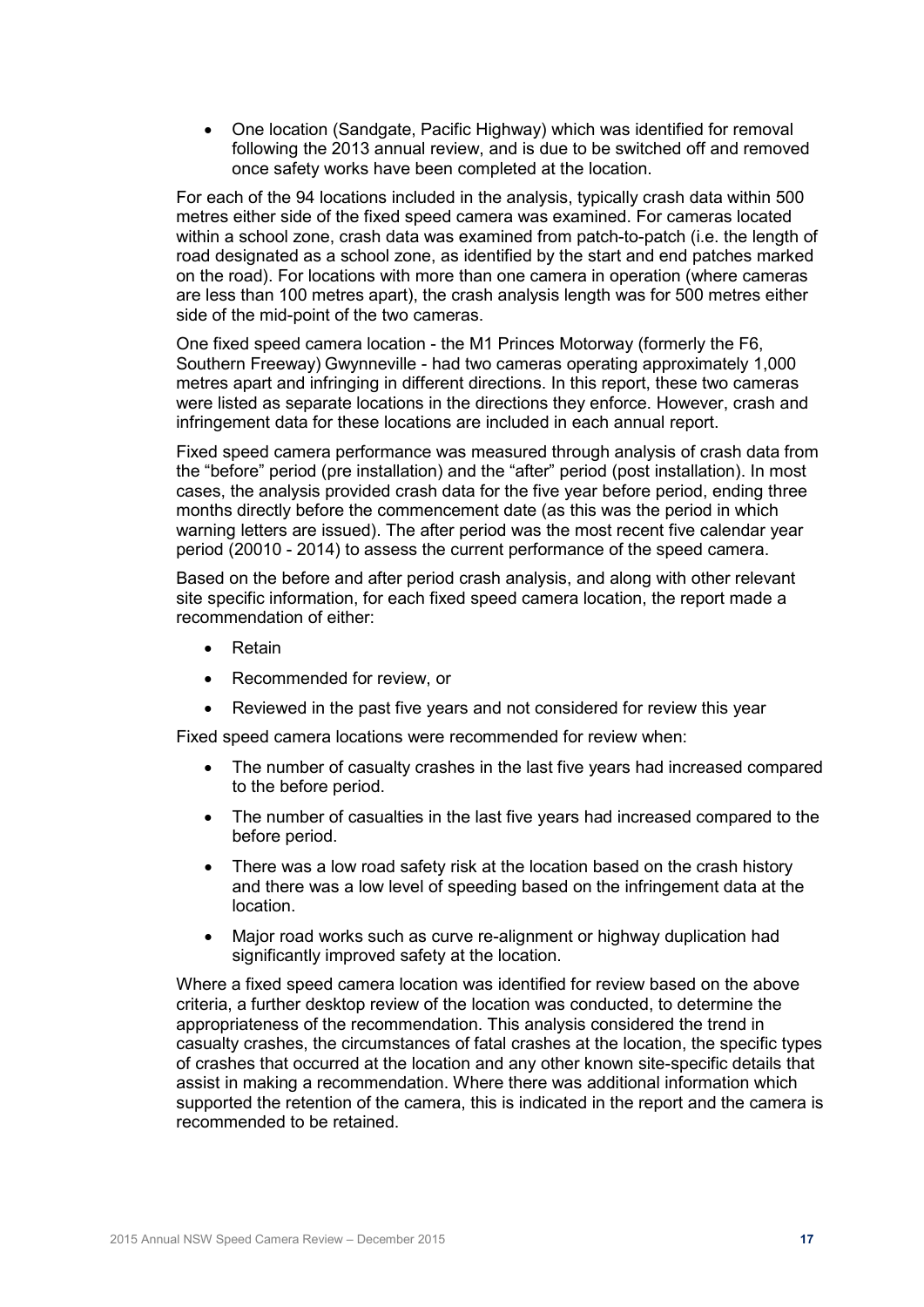#### Additional technical notes for the analysis of fixed speed cameras

- 1. The commencement date listed for each location refers to the date that the fixed speed camera commenced infringement at that location. For locations where more than one fixed speed camera is in operation, the date listed refers to the date that the *first camera* started infringing at that location unless specified otherwise.
- 2. For each location, the pre and post installation periods vary depending on the date the camera commenced infringement, and excluded the three month period directly before the commencement date. For each location, the pre installation period was defined as the five year period up to three months prior to the commencement date of camera infringements. The post installation period was defined as the most recent five year calendar period.
- 3. In instances when there was less than five years of pre installation data, the pre installation period was adjusted so that it represented an equivalent five year period.
- 4. The percentage reduction for crashes and casualties are based on the annual averages in crashes and casualties at each location before and after the cameras were installed. This allows an approximate comparison to be made between the five year pre installation period and the most recent five calendar year post installation period (2010 - 2014).
- 5. The estimated casualty cost for the pre installation and the most recent five calendar year post installation was calculated using the willingness to pay methodology which reflects the accumulated value the NSW community is willing to pay or forgo in exchange for a reduction in the probability of crash related injuries and road crash deaths on NSW roads. The casualty costs used were \$7,090,792 per fatality, \$291,817 per serious injury, \$59,871 per moderate or minor/other injury and \$138,713 per uncategorised injury, based on the costs for weighted average of urban and non-urban fatal and injury reductions.
- 6. For each fixed speed camera location a test of significance of the change in casualty crashes was conducted using the conditional method $6$  comparing the number of casualty crashes in the after period with the conditional distribution of the casualty crashes in the after period given the total casualty crashes in both the before and after period to determine if there was a significant increase or decrease.
- 7. Data for the crash analysis have not been ranked and are presented alphabetically on the location description of the camera location.

#### <span id="page-17-0"></span>**5.4.3 Point-to-point speed cameras**

At the end of 2014, there were 24 point-to-point enforcement lengths: two lengths were installed in 2010; 13 lengths were installed in 2011; four lengths were installed in 2012; two lengths were installed in 2013; three lengths were installed in 2014. The remaining point-to-point length was installed in early 2015. There were eight lengths that enforced for the entire 2012 - 2014 review periods; however this was still a period of four years or less and was insufficient to assess the performance of individual enforcement lengths.

The report provided heavy vehicle crash data for the five year period prior to the length commencing enforcement and available data for the period after the length was activated in warning period.

<span id="page-17-1"></span><sup>&</sup>lt;sup>6</sup> Przyborowski, J., Wilenski, H., 1940. Homogeneity of results in testing samples from Poisson series. *Biometrika 31*, 313–323.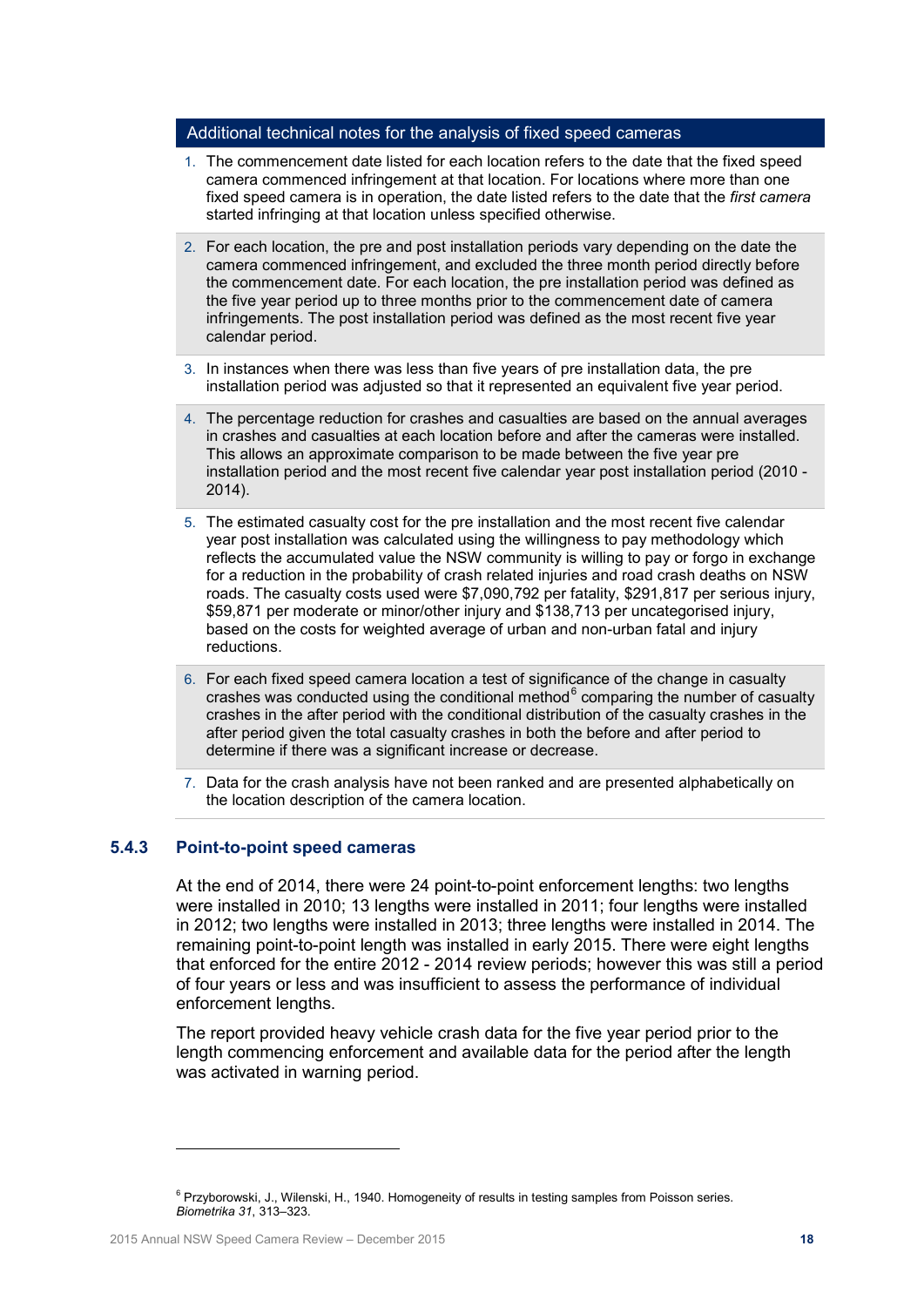## <span id="page-18-0"></span>**5.5 Speed survey data**

Vehicle speeds were assessed state-wide through the CRS annual speed survey program. In 2014 annual speed surveys were conducted at 175 locations across NSW.

Each year, CRS conducts speed surveys across NSW on a range of roads with a range of speed limits to gather current information about speeding behaviour of both light vehicles and heavy vehicles. The surveys measure free travel speeds, with a headway of four seconds. That is, only the speeds of vehicles that are unimpeded by other traffic are measured. Therefore the survey provides a measure of the speed that drivers choose to travel rather than a measure of traffic congestion.

Speed surveys are not undertaken at specific speed camera enforcement locations, therefore at camera locations infringement data is used as a proxy for speed data in this review. Speed surveys are undertaken at a sample of speed camera enforcement locations so that speeding behaviour can be assessed for these programs.

#### <span id="page-18-1"></span>**5.6 Infringement data**

Recent infringement data were used as a proxy measure of speeding behaviour at camera locations. Infringement data analysed in this report included penalty notices detected by Roads and Maritime Services speed cameras from July 2002 onwards (no earlier infringement data was available).

All fines from speed cameras are directed to the Community Road Safety Fund to pay for road safety programs across the state. Infringement data for red-light speed cameras, fixed speed cameras and mobile speed cameras are publicly available through the NSW Office of State Revenue [\(http://www.osr.nsw.gov.au/info/statistics\)](http://www.osr.nsw.gov.au/info/statistics).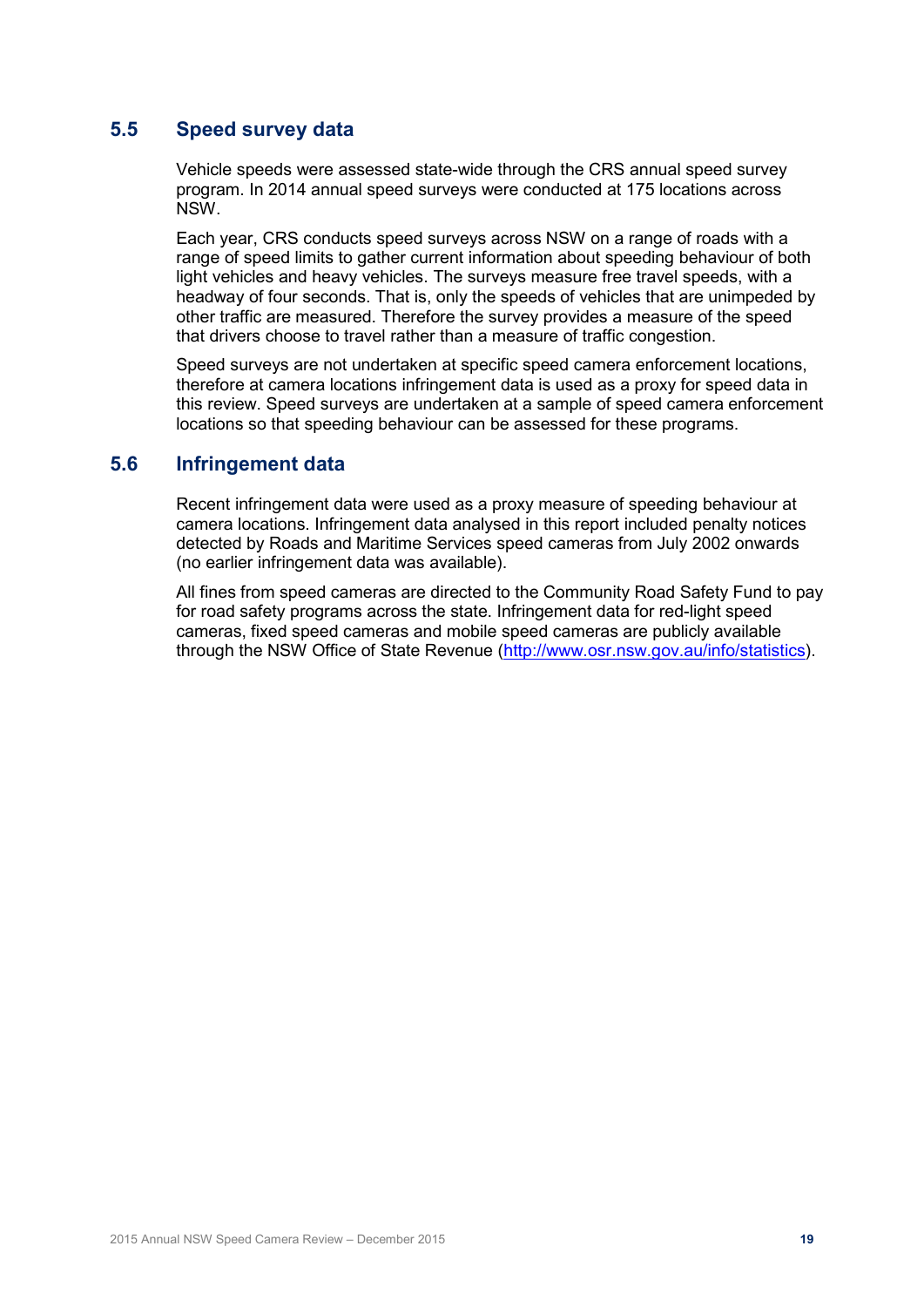## <span id="page-19-0"></span>**6 What happens after cameras are reviewed?**

## <span id="page-19-1"></span>**6.1 Monitoring the speed cameras that are delivering safety benefits**

Fixed speed cameras remain in place when they are found to be delivering road safety benefits. All such cameras continue to be reviewed each year as part of the annual speed camera performance review.

### <span id="page-19-2"></span>**6.2 Identifying cameras that require a safety review**

Safety reviews involve a comprehensive examination of crash history, traffic volumes, road conditions, land use and high risk user behaviour near the fixed speed camera location. Safety reviews also involve the consideration of road safety issues raised by the community in regard to the locations.

If the review determines that the camera is not delivering the expected safety benefits at the location, it will be recommended for removal and possible relocation, and alternative road safety treatments will be considered to address any identified road safety issues. Alternative treatments may involve improved signage, road works, traffic facilities, speed zoning reviews and targeted communications.

### <span id="page-19-3"></span>**6.3 Decommissioning the speed cameras that are not improving safety**

In July 2011, the NSW Auditor-General released an audit report on the statewide speed camera program. The report identified 38 speed cameras that were not delivering the expected road safety benefit. Consequently, the Minister for Roads, Maritime and Freight directed that these 38 cameras be deactivated; however, cameras at seven of these locations remain in warning mode following safety concerns expressed by the community.

Since the Auditor-General's report, annual speed camera performance reviews report on the road safety performance of speed cameras across the state. Where speed cameras are required to be deactivated and removed because they are not delivering expected road safety benefits, Transport for NSW consults with key stakeholders to develop alternative road safety treatments to address existing road safety risks at each location. These key stakeholders include local communities, councils, nearby schools (if the camera is located in a school zone), NRMA Motoring and Services, the NSW Police Force.

As at 31 December 2014 speed cameras had been removed from 25 locations. At the remaining locations that have been identified for decommissioning, a program of alternative safety works has commenced. At each site, when the alternative safety works have been completed, the speed cameras and signage will be removed. The exception is the speed camera location at Pacific Highway, Sandgate; these cameras remain in operation and will be switched off and removed once safety works are completed.

### <span id="page-19-4"></span>**6.4 Results of last year's review**

The 2014 Annual NSW Speed Camera Performance Review identified two fixed speed camera locations for comprehensive review: Richmond Road, Berkshire Park; and Great Western Highway, Hartley.

• **Richmond Road, Berkshire Park**: The review of Richmond Road, Berkshire Park was conducted in November 2014, and recommended that the speed camera be retained as it continues to provide road safety benefits.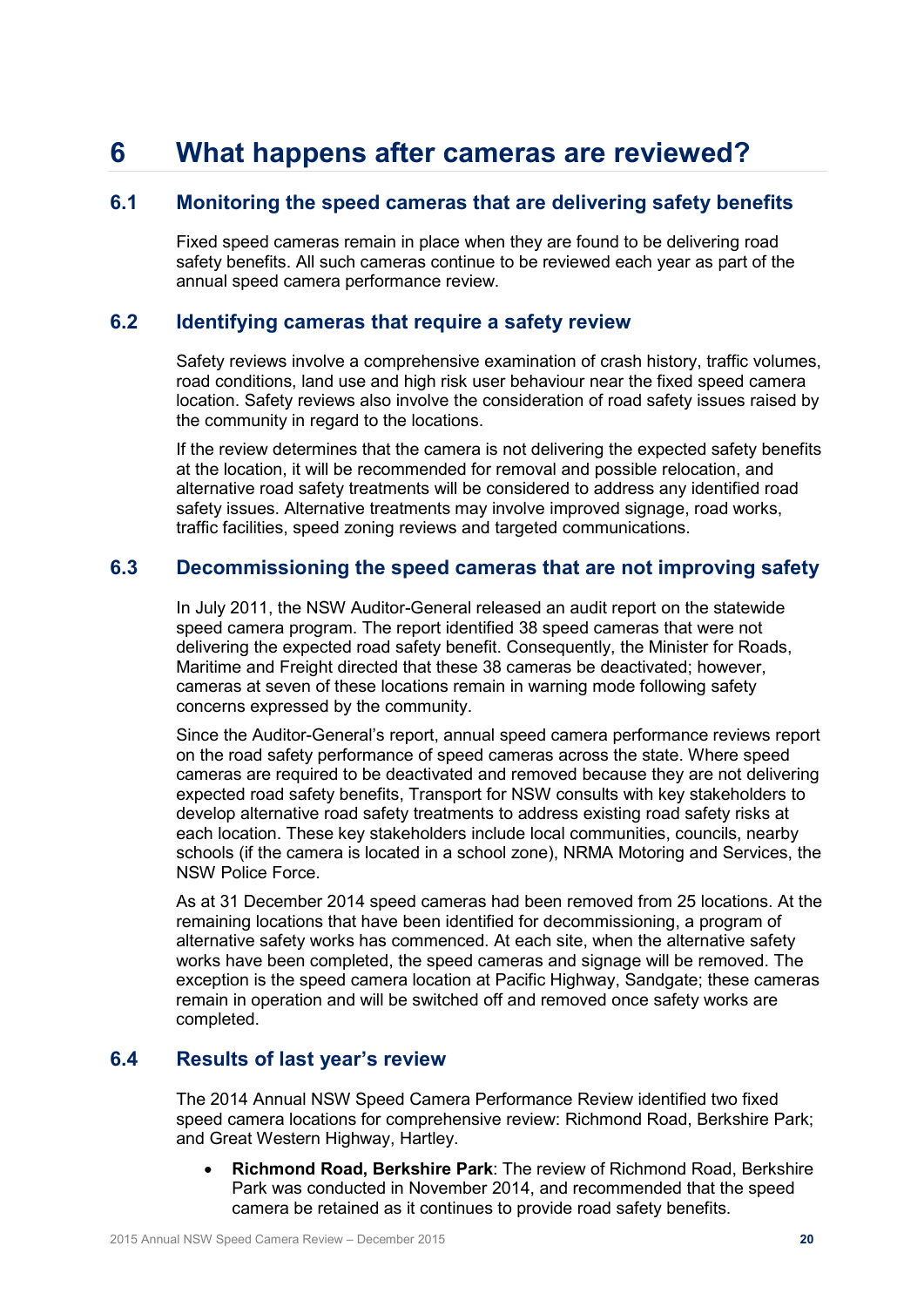• **Great Western Highway, Hartley**: The speed camera on the Great Western Highway, Hartley has not yet been reviewed due to planned road works at this location. Because the change in the road environment is likely to affect the performance of the camera, it will be reviewed following the completion of the road works in 2016.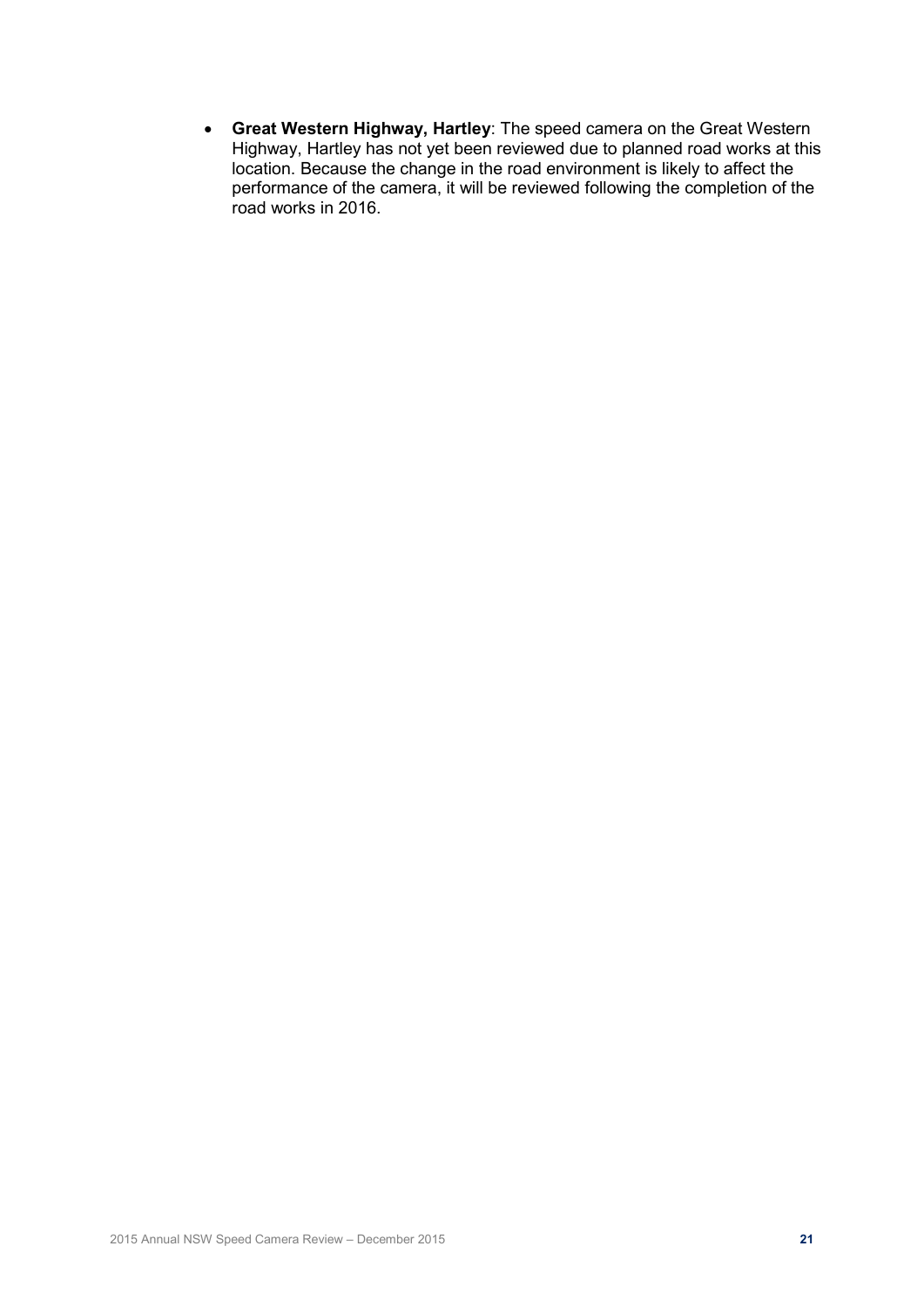## <span id="page-21-0"></span>**7 Results and discussion**

This review has found that across the four programs, speed cameras are continuing to improve road safety in NSW. Early results from the red-light speed, mobile speed and point-to-point camera programs show that drivers are changing their behaviour, which overall is resulting in a reduction in crashes and casualties at camera locations and across the road network. However, with less than five years of operation, it is still too early to assess the longer term safety benefit of these new programs. CRS will continue to monitor the performance of these programs annually.

### <span id="page-21-1"></span>**7.1 Mobile speed cameras**

The analysis of the mobile speed camera program is available at **Appendix A.**

In August 2011, a review of the NSW mobile speed camera program found that in the first year of operation (19 July 2010 to 18 July 2011) the program contributed to a 19 per cent statistically significant reduction in fatalities throughout NSW. This represents a saving of 89 lives and an estimated community saving of around \$575 million.

The immediate impact of the reintroduced mobile speed cameras is evident. The significant reduction in fatalities (and speed-related fatalities) in 2010, the first year of the program, can be attributed to the effect of enforcement as well as the deterrence effect, which produced broader speed limit compliance due to the less predictable enforcement of mobile speed cameras.

The ongoing impact of the mobile speed camera program is reflected in the 2014 road toll. The 2014 road toll of 307 fatalities on NSW roads is the lowest annual figure since 1923 (with 231 fatalities). This is also 32 per cent lower than in 2009 (with 453 fatalities), before the reintroduction of the mobile speed camera in 2010. Speedrelated fatalities over 2009 to 2014 have also gradually decreased over this period, with the number of speed-related fatalities of 127 in 2014 being the lowest number ever recorded and representing a 39 per cent reduction compared to 2009 levels.

Results from the 2014 speed surveys show speeding continues to remain below the level observed in 2009, prior to the reintroduction of the mobile speed camera program in 2010.

The percentage of light vehicles exceeding the speed limit by more than 10km/h in 2014 has reduced in all speed zones compared to 2013, which builds on impressive results from previous years. The results show that in 2014 fewer light vehicles were exceeding the speed limit by more than 10km/h compared to all years from 2009 to 2013. As a percentage, this figure has remained lower than 2009 to 2011 figures.

The percentage of heavy vehicles exceeding the speed limit by up to 10km/h has increased in some speed zones compared to the previous year. While some of the reductions in heavy vehicle speeding by up to 10km/h have been lost, the 2014 results still compare favourably compared to previous years. Significant gains in reducing heavy vehicles exceeding the speed limit by more than 10 km/h have been maintained in 2014, achieving the lowest percentages over the entire five year period in 40km/h, 50km/h, 60km/h and 90km/h zones and maintaining a low level of speeding at this level in 100km/h zones.

Overall, the trend in road fatalities and annual speed surveys demonstrates that the mobile speed camera program continues to deliver positive road safety benefits, compared with results prior to the reintroduction of the mobile speed camera program. The general decrease in speeding observed in the annual speed surveys,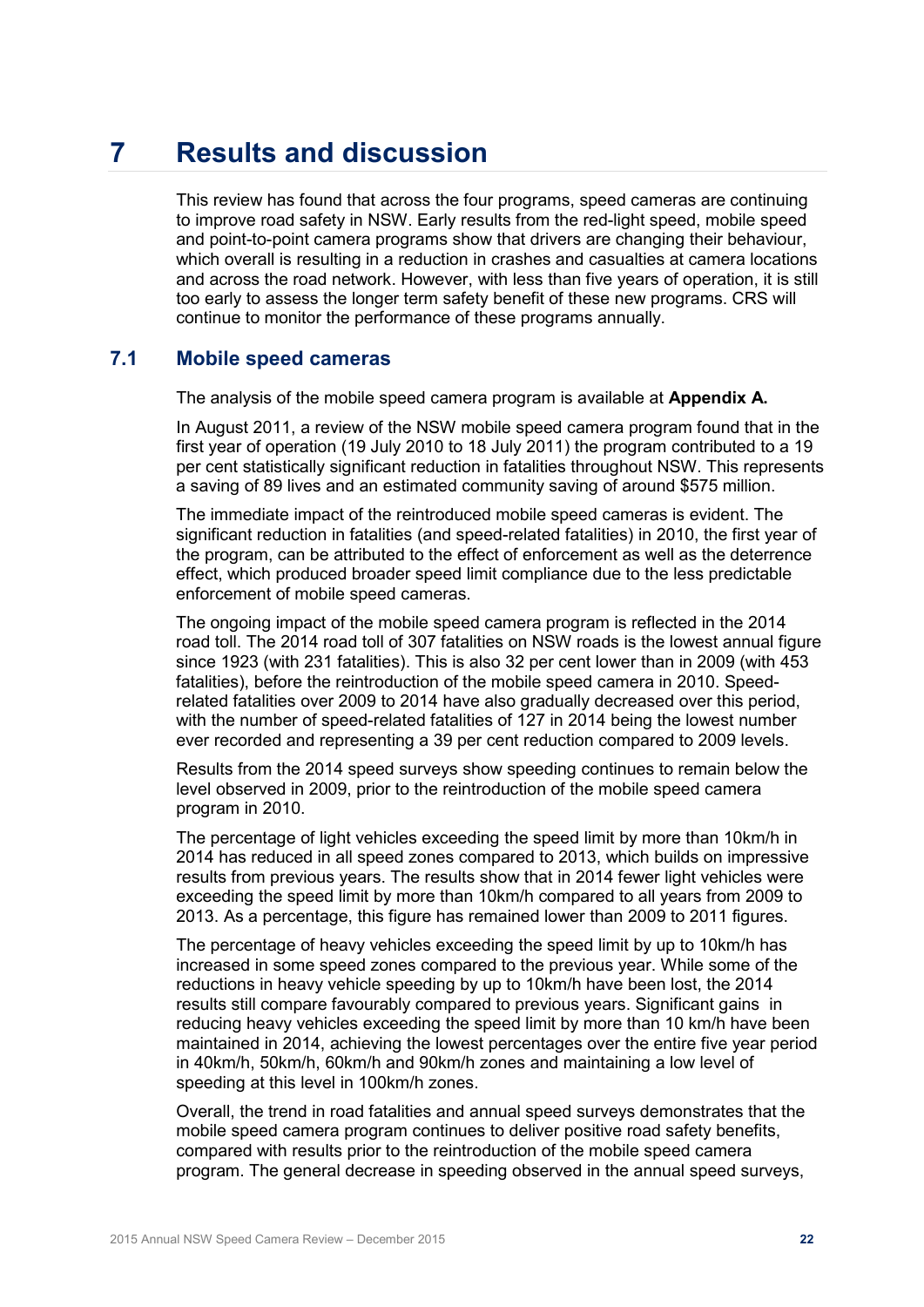over the past five years, provides evidence that mobile speed cameras provide a general deterrence to drivers.

In 2014 the mobile speed camera program increased from around 930 hours of enforcement to the full program size of 7,000 hours of enforcement per month. With this larger program, there is a greater coverage of the road network at various times and locations and, like police enforcement, this mobility increases the deterrence effect due to the unpredictability of the exact location of speed enforcement.

In 2014 there were a total of 55,467 infringements resulting in \$10.54 million in fines from mobile speed camera enforcement. The cost of conducting the mobile speed camera program in 2014 was \$17.4 million.

From June 2012, there was a decrease in infringements that can be attributed to the enhanced visibility of mobile speed camera vehicles as well as additional signage being placed before a mobile speed camera to ensure drivers see and recognise the enforcement activity. At the same time, mobile speed cameras also switched from enforcing in both directions to single direction enforcement, further contributing to the lower volume of infringements. In 2014, the number of infringements issued increased in line with the increased level of enforcement by month, although there appears to be a downward trend towards the latter half of 2014. This trend indicates that driver behaviour has changed with to the higher level of mobile speed camera enforcement.

Since the program was reintroduced in 2010, the compliance rate of vehicles passing a mobile speed camera that are not infringed for speeding remains high. In 2014, 99.79 per cent of vehicles passing mobile cameras were not infringed for speeding.

CRS has developed and implemented a speed camera public education campaign that has supported the rollout of the mobile speed camera program. CRS evidence shows that enforcement and strong public education campaigns change driver behaviour and help prevent speed-related crashes and trauma through awareness of enforcement.

CRS has identified 26 of the 640 approved mobile speed camera locations that were previously used by the Police but are no longer operationally useful because no suitable enforcement sites have been identified. Therefore these enforcement locations are not providing a road safety benefit because there is no enforcement at these locations. These locations are listed in the table below and will be decommissioned.

| <b>Suburb/Town</b>                                             | <b>Road</b>         |
|----------------------------------------------------------------|---------------------|
| Annandale, Camperdown, Leichhardt, Petersham, Stanmore         | Parramatta Road     |
| Ashfield, Haberfield, Summer Hill                              | Parramatta Road     |
| Auburn, Clyde, Granville, Harris Park                          | M4 Motorway         |
| Beaumont Hills, Kellyville, Kellyville Ridge, Stanhope Gardens | <b>Windsor Road</b> |
| Belford, Branxton, East Branxton, Lower Belford                | New England Highway |
| <b>Beresfield</b>                                              | John Renshaw Drive  |
| Burwood, Concord, Croydon, Five Dock                           | Parramatta Road     |
| Burwood, Concord, Homebush, North Strathfield, Strathfield     | Parramatta Road     |
| Camperdown, Chippendale, Forest Lodge, Glebe, Ultimo           | Parramatta Road     |
| Capertree, Round Swamp                                         | Castlereagh Highway |
| Cartwright, Hinchinbrook, Hoxton Park, Miller, Prestons        | Hoxton Park Road    |
| Cassilis, Uarbry                                               | Golden Highway      |
| Centennial Park, Woollahra                                     | Oxford Street       |
| Coffs Harbour, Korora, Moonee Beach, Sapphire Beach            | Pacific Highway     |
| Corowa                                                         | Redlands Road       |

*Table 4: Mobile speed camera locations to be decommissioned*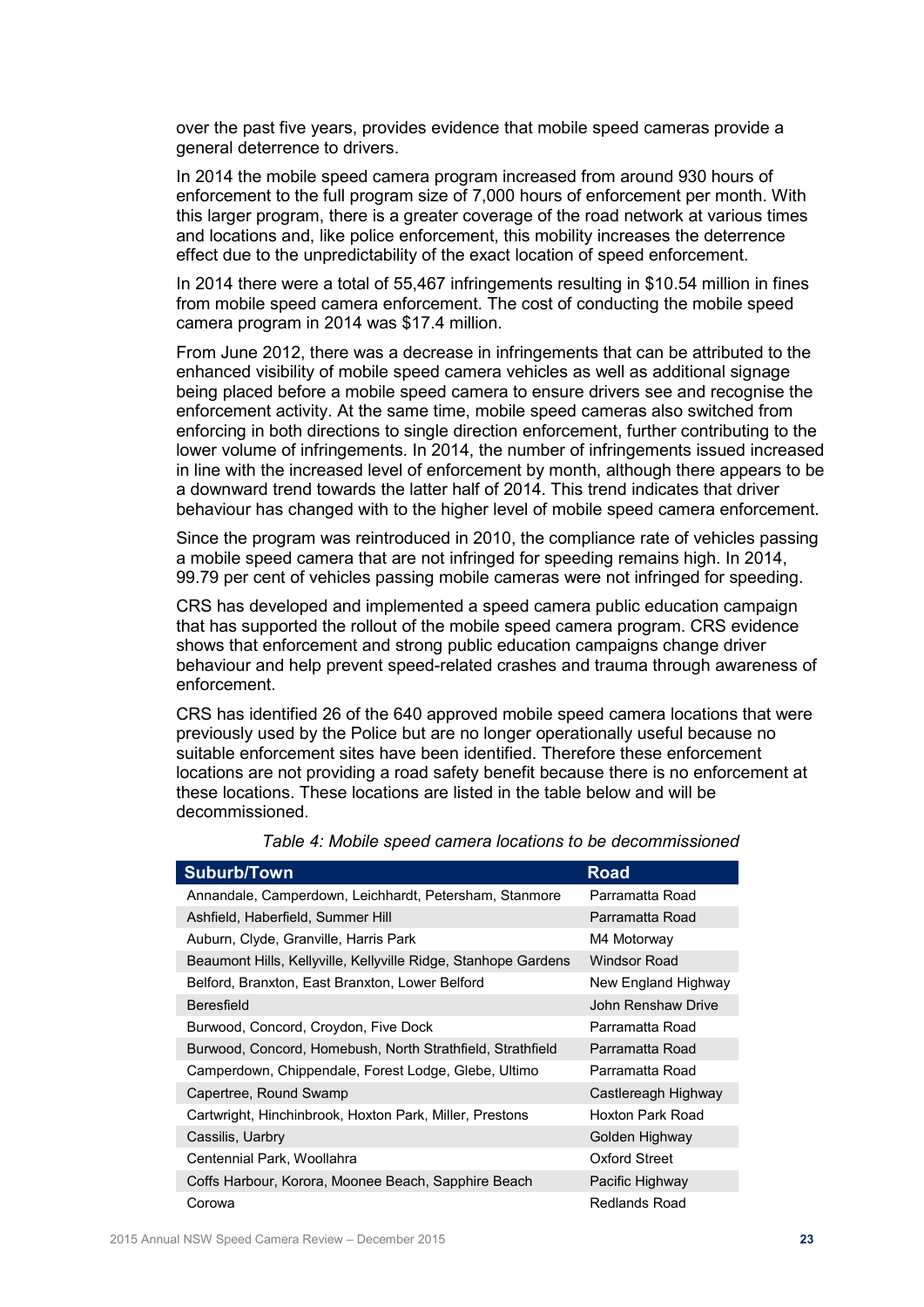| <b>Suburb/Town</b>                                       | <b>Road</b>              |
|----------------------------------------------------------|--------------------------|
| Cremorne, Mosman, Neutral Bay                            | <b>Military Road</b>     |
| Dean Park, Doonside, Glendenning, Oakhurst, Quakers Hill | Richmond Road            |
| Dumaresq Island, Glenthorne, Pampoolah                   | Pacific Highway          |
| East Gosford, Point Frederick                            | <b>York Street</b>       |
| East Maitland, Maitland, South Maitland                  | New England Highway      |
| Finley, Tocumwal                                         | Newell Highway           |
| Gateshead                                                | Pacific Highway          |
| Hartley, South Bowenfels                                 | <b>Great Western Hwy</b> |
| Kingsvale, Wombat, Young                                 | <b>Back Creek Road</b>   |
| Marchmont, Murrumbateman                                 | Barton Highway           |
| Monak                                                    | Sturt Highway            |

## <span id="page-23-0"></span>**7.2 Red-light speed cameras**

The analysis of red-light speed camera locations is available at **Appendix B.**

Overall, there has been a 34 per cent reduction in casualty crashes and a 39 per cent reduction in total casualties at the 145 red-light speed camera locations since the cameras were installed compared with the five year period prior to installation. Of the total casualties, there has been a 55 per cent reduction in fatalities, 32 per cent reduction in serious injuries, 45 per cent reduction in moderate injuries and a 36 per cent reduction in minor/other injuries. This reduction in casualties represents a saving of \$94.8 million to the community.

There was a 44 per cent reduction in pedestrian casualties at red-light speed camera locations. There has also been a reduction in the three main intersection crash types with a 49 per cent reduction in adjacent crashes; a 36 per cent reduction in rightthrough crashes; and a 22 per cent reduction in rear-end crashes. The reduction in rear-end crashes is a positive result for the combination of red-light and speed enforcement because previous research has found that while red-light cameras reduce more severe right-angle crashes, rear-end crashes can sometimes increase. The addition of speed enforcement to red-light cameras is a countermeasure that assists in addressing the small increase in rear-end crashes at red-light speed camera locations. As can be seen from the results, it also reduces pedestrian casualties due to a decrease in vehicle speeds.

In 2014 there were a total of 281,546 infringements resulting in total fines of \$91.91 million at red-light speed camera intersections. In NSW, the penalty for running a redlight is higher than most speeding penalties because the consequences of this behaviour pose a greater risk. Red-light running can lead to severe T-bone and pedestrian crashes where the front of a car impacts with a pedestrian or the less protected side of a car. Generally, around 60 per cent of offences and 80 per cent of fines at red light speed camera locations are attributed to running a red light. Of the total red-light speed camera infringements for 2014: 164,636 (58 per cent) infringements and \$71.41 million in fines were for red-light offences; and 116,910 (42 per cent) infringements and \$20.50 million in fines were for speeding offences.

One red-light speed camera has been operating for more than five years as at 31 December 2014, Cumberland Highway, Cabramatta at St Johns Road. Since the camera was installed there has been a 16 per cent reduction in casualty crashes and a 37 per cent reduction in casualties at this location.

In next year's annual review a further 57 red-light speed camera locations will have a full five years of crash data following installation, at this time a decision will be made whether to retain the cameras or conduct comprehensive reviews of their performance.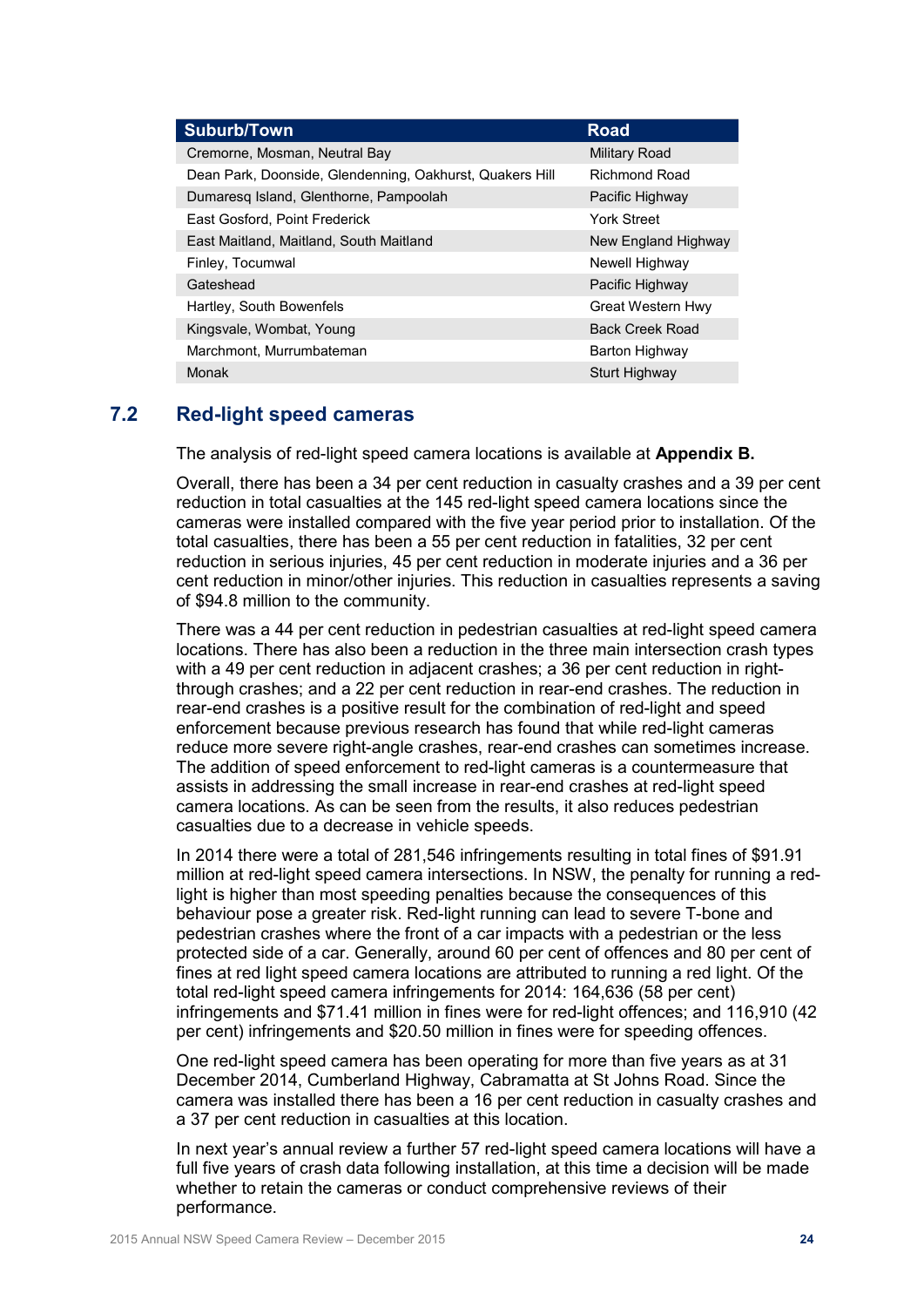As part of the *NSW Speed Camera Strategy*, the number of intersections with redlight speed cameras will expand to 200. As the red-light speed camera program continues to roll out, an increase in the volume of infringements is anticipated. However, following the program increase the number of infringements is expected to stabilise and return to a downward trend as driver behaviour changes.

At this stage, red-light speed cameras have not been in operation for long enough for there to be a meaningful trend in infringements. However, it is expected that red-light running and speeding at red-light speed camera intersections will decrease over time, thereby reducing the number of infringements and fines at these locations. While redlight running decreased slowly over time, speeding decreased more rapidly. This demonstrates an improvement in driver behaviour as a result of red-light speed cameras.

Early results for the NSW program also indicate that the expected road safety benefits are being achieved when compared with the evaluation of a similar program in Victoria<sup>[7](#page-24-0)</sup>. While these early results are encouraging, it is too early to conclusively determine the safety benefit of individual locations and therefore no recommendations for review are proposed in this report. Typically at least five years of crash and casualty data are required to make an assessment of a camera's performance.

The 2013 review identified the below four locations where there has been a fatality since camera operation:

- Griffiths Road and Turton Road, Lambton
- O'Riordan Street and Gardeners Road, Mascot
- Anzac Parade and Lang Road, Moore Park
- Corrimal Street and Burelli Street, Wollongong

These fatalities occurred in 2012. No fatalities were identified in 2013 or in the current review period (2014 calendar year). While the cameras at these locations will not be considered for removal, the Centre for Road Safety conducted an initial investigation into the nature of these fatal crashes, with site investigations conducted at Griffiths and Turton Road, Lambton, and Corrimal Street and Burelli Street, Wollongong.

The investigation at O'Riordan Street and Gardeners Road, Mascot identified no safety deficiencies, and revealed the intersection will be upgraded in the near future as part of re-development work associated with Green Square. No safety deficiencies were also identified at the intersection at Anzac Parade and Lang Road, Moore Park.

Following the site investigation at Griffiths Road and Turton Road, Lambton, the traffic light display for eastbound motorists was upgraded. A mast arm has been installed which slightly overhangs the kerbside lane to improve the visibility of traffic lights to oncoming vehicles. A speed review was conducted at this location in 2014.

Following the site investigation at Corrimal Street and Burelli Street, Wollongong, additional pedestrian protection was provided by installing red arrows to control vehicles waiting to turn into adjacent streets. An upgrade to the line marking on Corrimal Street was also completed.

The review identified the 10 red-light speed camera locations with the highest number of infringements detected in 2014. The list is shown at the end of **Appendix B**. Most of the 10 speed camera locations are on main roads with high traffic volumes. As the red-light speed camera program has not been in operation for five years, it is too early

 $\overline{a}$ 

<span id="page-24-0"></span><sup>7</sup> Budd, L., Scully, J. & Newstead, S.. (2011). *Evaluation of the Crash Effects of Victoria's Fixed Digital Speed and Red-light Cameras*, Report No. 307, Monash University Accident Research Centre., Publicly available from: http://www.monash.edu.au/miri/research/reports/muarc307.pdf.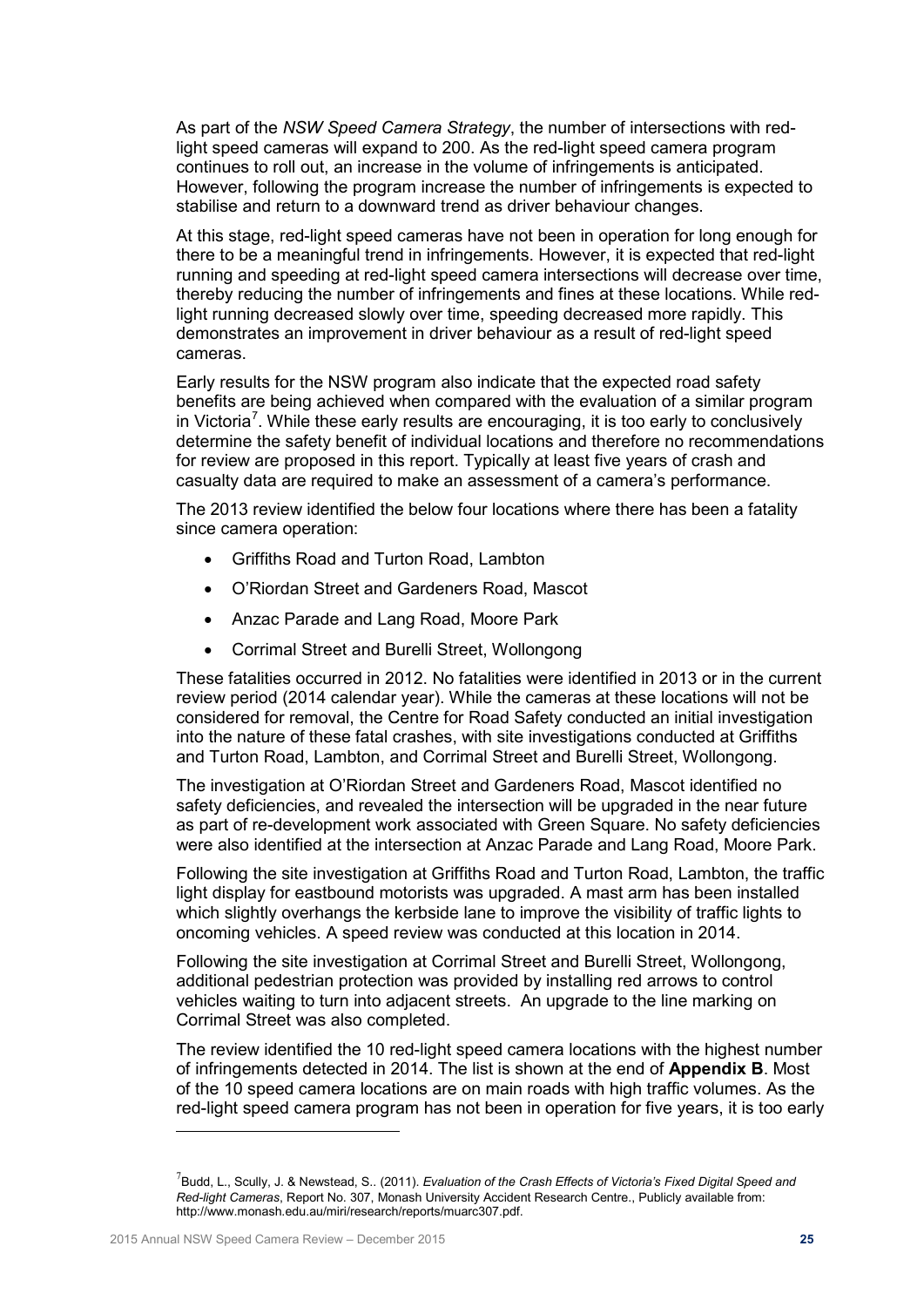to assess the performance of these cameras. However, all had high compliance rates with more than 99 per cent of drivers passing the cameras without being infringed for red-light running and/or speeding.

## <span id="page-25-0"></span>**7.3 Fixed speed cameras**

The analysis of fixed speed camera locations is available at **Appendix C.**

Overall, when comparing the five years before the fixed speed cameras were installed to the current five year analysis period, there has been a 38 per cent reduction in the number of casualty crashes, a 91 per cent reduction in fatalities and a 42 per cent reduction in injuries at camera locations. In the five years before the cameras were installed there were 1,648 casualty crashes, resulting in 55 fatalities and 2,235 injuries. In the current five year analysis period there were 1,040 casualty crashes resulting in 5 fatalities and 1,315 injuries. This reduction in casualties represents a savings of \$526.1 million to the community. In 2014 a total of 296,059 infringements were issued resulting in total fines of \$60.87 million at fixed speed camera locations.

The majority of fixed speed cameras were found to be providing road safety benefits. The top 10 performing speed cameras based on a statistical analysis of the change in casualty crashes are listed in the table below.

| <b>Location</b>                                  | % Change in<br>casualty<br>crashes | % Change in<br><b>casualties</b> |
|--------------------------------------------------|------------------------------------|----------------------------------|
| Canterbury Road, Canterbury                      | ↓62%                               | ↓62%                             |
| Parramatta Road, Auburn                          | $\frac{167}{6}$                    | 175%                             |
| <b>Terrigal Drive, Terrigal</b>                  | ↓84%                               | ↓88%                             |
| Pacific Highway, Ewingsdale                      | 193%                               | 196%                             |
| Hume Highway, Lansvale                           | $\downarrow$ 51%                   | ↓52%                             |
| King Georges Road, Beverly Hills                 | 138%                               | ↓39%                             |
| Bexley Road, Bexley North                        | $157\%$                            | $166\%$                          |
| Pennant Hills Road, Carlingford                  | 145%                               | $\downarrow$ 49%                 |
| M1 Princes Motorway, Gwynneville<br>(northbound) | ↓73%                               | ⊥84%                             |
| James Ruse Drive, Camellia                       | 144%                               | $\downarrow$ 53%                 |

*Table 5: Top performing fixed speed cameras*

Based on the analysis of 94 fixed speed camera locations, 8 locations were identified for a preliminary desktop review based on meeting at least one of the crash analysis criteria outlined in the review methodology section. These locations were:

- Bomaderry, Bolong Road
- Bonnyrigg, Elizabeth Drive
- Bonville, Pine Creek Way
- Burringbar, Tweed Valley Way
- Brogo, Princes Highway
- North Narrabeen, Pittwater Road
- Queanbeyan, Lanyon Drive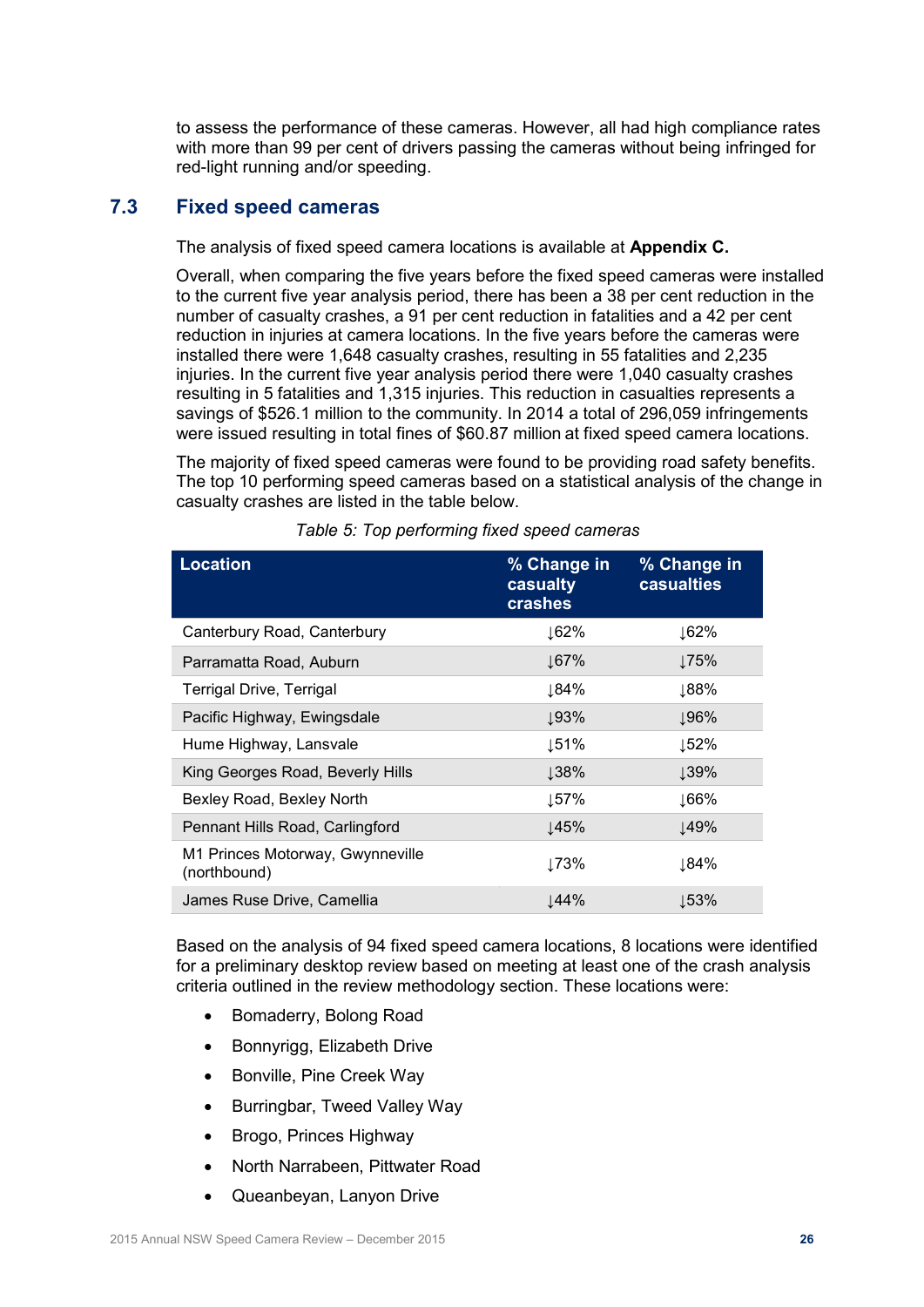• Rydalmere, Victoria Road

Preliminary reviews of these locations were undertaken to gain an understanding of exactly what had occurred at each location.

The camera at one location, Bonnyrigg, Elizabeth Drive, was retained following the preliminary review.

The camera at Bonville was identified as no longer providing road safety benefits following the preliminary review, and is recommended to be removed. This fixed speed camera is located on Pine Creek Way, a former section of the Pacific Highway that has been bypassed, has a recent crash history that shows few casualties, a low level of speeding infringements and has had community representations requesting its removal. Due to the low number of recent crashes, and that there is a low level of road safety risk at this location due to the Pacific Highway duplication works, it was determined that a comprehensive review was not required and the camera should be switched off immediately and removed and relocated to another high priority location.

The remaining six locations were identified for comprehensive safety reviews to be undertaken by CRS. These locations are:

- Bomaderry, Bolong Road
- Brogo, Princes Highway
- Burringbar, Tweed Valley Way
- North Narrabeen, Pittwater Road
- Queanbeyan, Lanyon Drive
- Rydalmere, Victoria Road

Additionally, one fixed speed camera location – Hartley, Great Western Highway – was identified for review in last years' annual review. This comprehensive review will be conducted following the road works that are being conducted at this location.

In total, 86 fixed speed camera locations found to offer continued safety benefits and will be retained. Three of these locations were removed in 2014 or 2015 due to major safety works. These locations will be assessed for whether there is still a need for ongoing speed enforcement following the road works at these locations. These locations are:

- Berry, Princes Highway
- Foxground, Princes Highway
- Terrigal, Terrigal Drive

The review also identified the 10 fixed speed camera locations with the highest number of infringements detected in 2014, excluding cameras located in high-risk locations, such as tunnels. The list is shown at the end of **Appendix C**.

Most of the 10 speed camera locations are on main roads with high traffic volumes. All of these locations were identified to be retained in the annual review, delivering crash and casualty reductions. All had high compliance rates with more than 99 per cent of drivers passing the cameras without being infringed for speeding.

The seven locations with fixed speed cameras in warning mode are not included in the fixed speed camera analysis. However a report on crash and infringement results since the camera locations began operating under the '3 strikes' warning letter program is available at **Appendix D.**